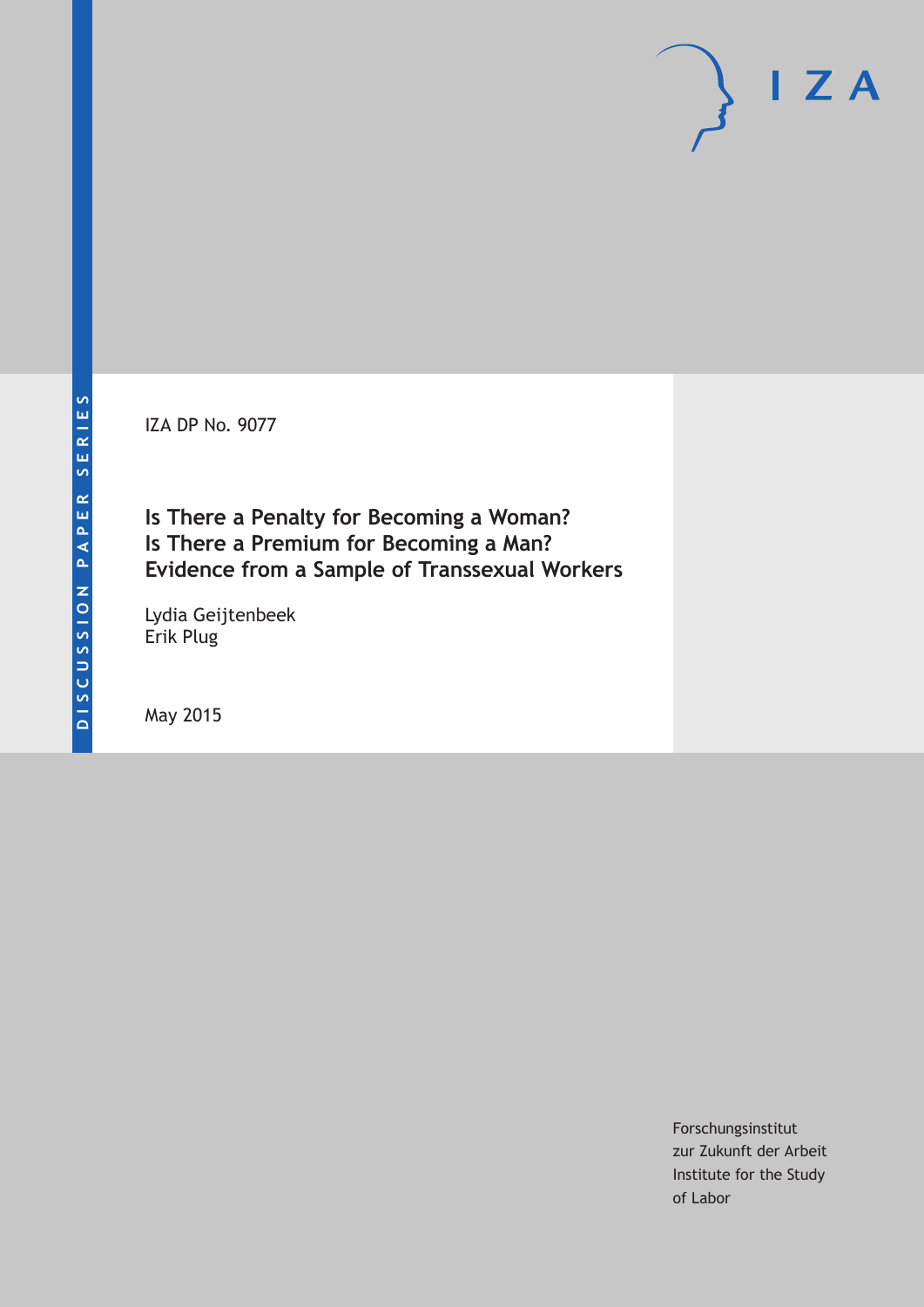# **Is There a Penalty for Becoming a Woman? Is There a Premium for Becoming a Man? Evidence from a Sample of Transsexual Workers**

### **Lydia Geijtenbeek**

*University of Amsterdam*

### **Erik Plug**

*University of Amsterdam and IZA*

### Discussion Paper No. 9077 May 2015

IZA

P.O. Box 7240 53072 Bonn **Germany** 

Phone: +49-228-3894-0 Fax: +49-228-3894-180 E-mail: iza@iza.org

Any opinions expressed here are those of the author(s) and not those of IZA. Research published in this series may include views on policy, but the institute itself takes no institutional policy positions. The IZA research network is committed to the IZA Guiding Principles of Research Integrity.

The Institute for the Study of Labor (IZA) in Bonn is a local and virtual international research center and a place of communication between science, politics and business. IZA is an independent nonprofit organization supported by Deutsche Post Foundation. The center is associated with the University of Bonn and offers a stimulating research environment through its international network, workshops and conferences, data service, project support, research visits and doctoral program. IZA engages in (i) original and internationally competitive research in all fields of labor economics, (ii) development of policy concepts, and (iii) dissemination of research results and concepts to the interested public.

<span id="page-1-0"></span>IZA Discussion Papers often represent preliminary work and are circulated to encourage discussion. Citation of such a paper should account for its provisional character. A revised version may be available directly from the author.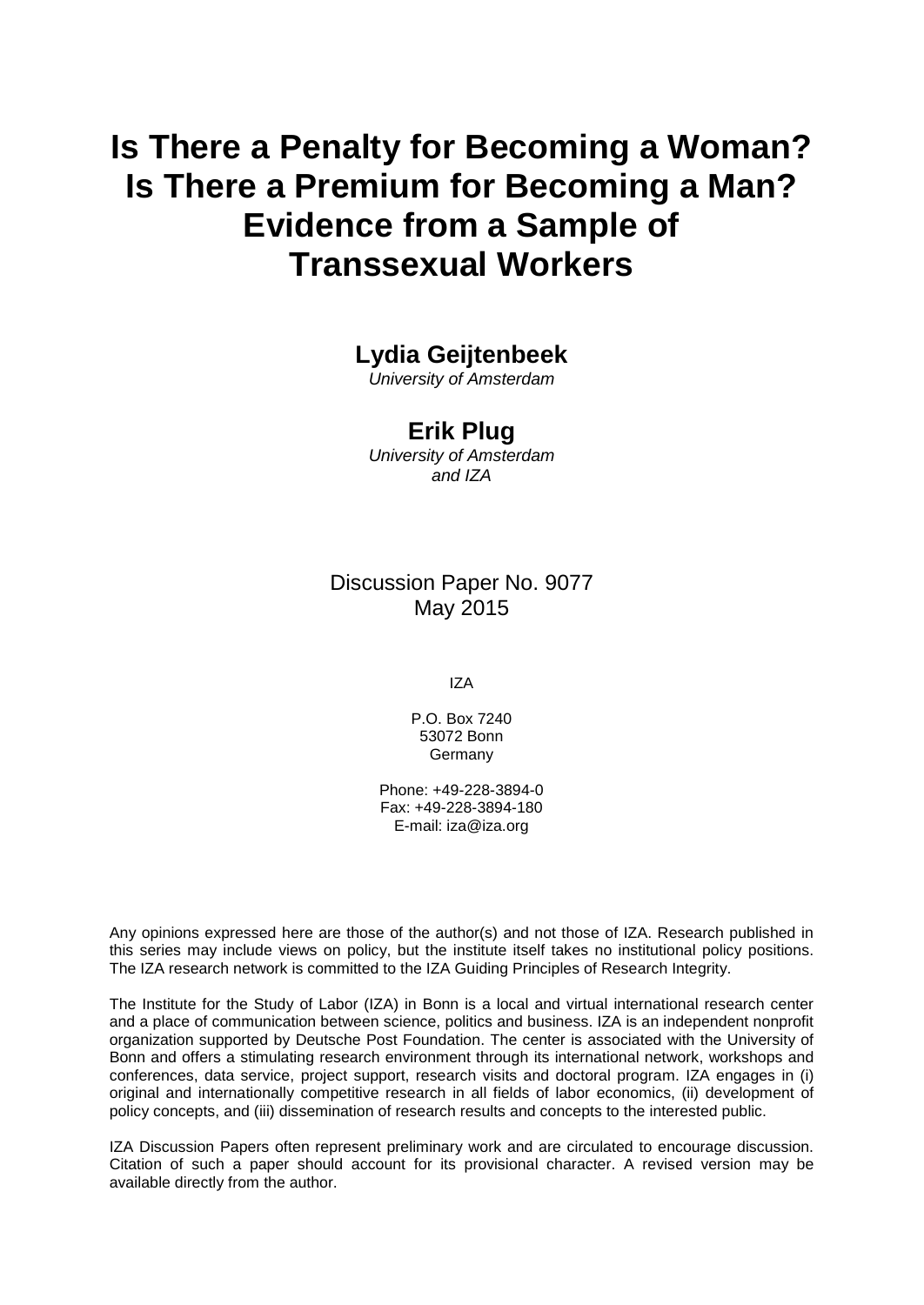IZA Discussion Paper No. 9077 May 2015

## **ABSTRACT**

### **Is There a Penalty for Becoming a Woman? Is There a Premium for Becoming a Man? Evidence from a Sample of Transsexual Workers[\\*](#page-1-0)**

We study the earnings of transsexuals using Dutch administrative labor force data. First, we compare transsexuals to other women and men, and find that transsexuals earn more than women and less than men. Second, we compare transsexuals before and after transition using worker fixed effects models, and find a fall in earnings for men who become women and a smaller rise (if any) in earnings for women who become men. These earnings patterns, which hold for annual as well as hourly earnings, are consistent with a labor market model in which workers are discriminated for being female and transsexual.

JEL Classification: J16, J24, J71

Keywords: transsexuals, gender, labor market outcomes, discrimination

Corresponding author:

Erik Plug Department of Economics University of Amsterdam Roetersstraat 11 1018 WB Amsterdam The Netherlands E-mail: [e.j.s.plug@uva.nl](mailto:e.j.s.plug@uva.nl)

We thank seminar and conference participants in Amsterdam, Aarhus, Braga and Gent for their comments and suggestions. We further thank Statistics Netherlands for their data support. Statistics Netherlands is not responsible for the analysis or interpretation of the data presented.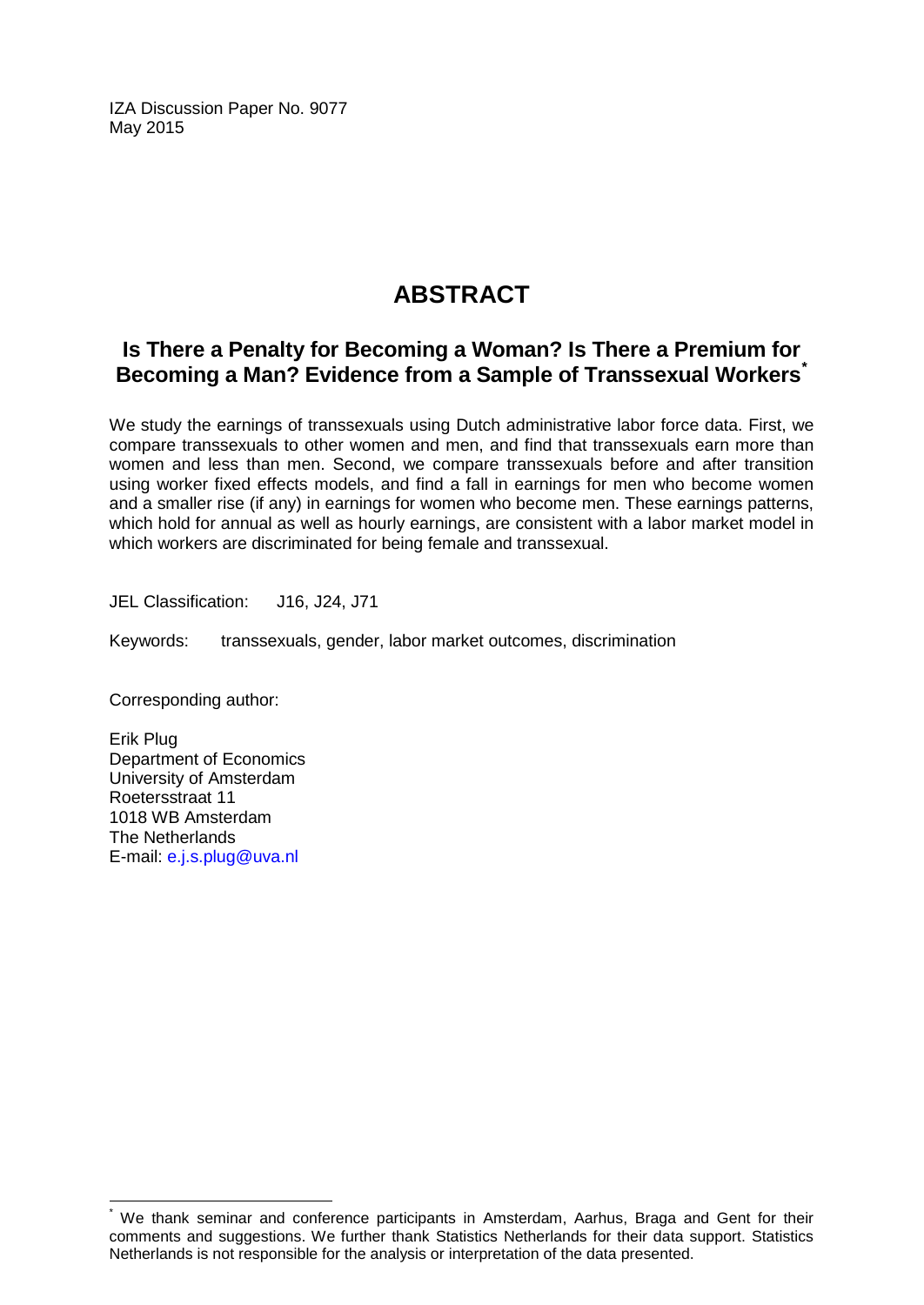#### I. Introduction

The economics of LGBT people, which stands for lesbians, gays, bisexuals and transgenders, is a relatively new field of study. It began to emerge in the late 1990s when lesbians and gays became better visible in larger surveys and administrative registers. Since then, economists have compared the earnings of lesbians and gays to that of straight women and men, and mostly found that lesbians earn more than straight women and gays earn less than straight men (Badgett, 1995; Klawitter and Flatt, 1998; Clain and Leppel, 2001; Berg and Lien, 2002; Black et al., 2003; Blandford, 2003; Plug and Berkhout, 2004, 2008; Frank, 2006; Carpenter, 2007; Elmsie and Tebaldi, 2007; Ahmed and Hammarstedt, 2010; Klawitter, 2015). In addition, economists began to apply various economic models to explain why lesbians and gays do not earn the same as other straight men and women; among these are models of gender role expectations, fertility-induced household specialization, prejudice-based discrimination models and differences in preferences (other than sexual preferences).<sup>1</sup>

One omission in this emerging sexual minority field is that transgenders (including transsexuals) have been largely ignored. Transgenders form a very small minority group, for which serious data limitations hinder empirical analysis. Unsurprising it may be, this omission is rather unfortunate. There are a number of reasons why we consider it interesting to examine the earnings of transgender workers. One reason is that we know little about the earnings of transgender workers, and how these compare to the earnings of other working women and men. Another reason is that we know little about how the earnings of transsexuals change when they change gender. Since transsexual workers remain the same workers with different genders at different times, transsexuals offer the unique opportunity to estimate gender effects in worker fixed effects earnings models, possibly providing insights on the origins of the gender gap.

In this paper we try to remedy this omission and examine the earnings of transsexual workers. Our data are taken from administrative registers on the Dutch labor force, where transsexual workers are defined as workers who administered a gender change somewhere between 2006 and 2012. Our data include several labor market outcomes and cover an extended period of time; as a result, we can compare the earnings of transsexuals before and after transition. In addition, we draw a one percent sample from the Dutch population, which allows us to compare the earnings of transsexual workers to the earnings of other women and men.

We are not the first to study transsexual workers. There are, as far as we know, two recent small scale studies that provide some evidence on transsexuals and their earnings. In the first study Schilt and Wiswall (2008) examine the earnings of transsexuals before and after their gender transitions using a worker fixed effects

<sup>1</sup>Examples of each are, respectively, Badgett (2003); Black, Sanders and Taylor (2007); Plug, Webbink and Martin (2014); Buser, Geijtenbeek and Plug (2015).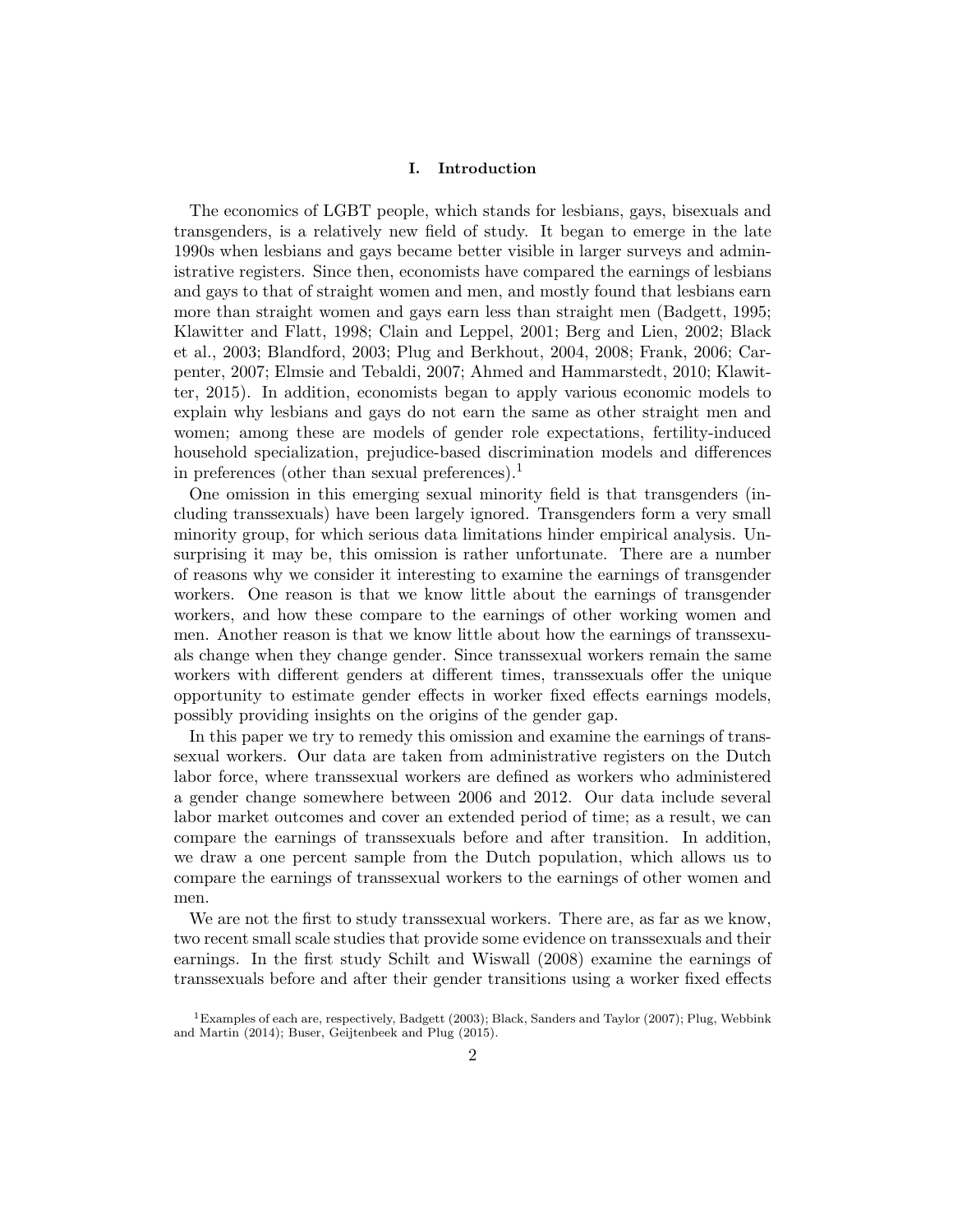model. With survey data that they collected from transsexuals at three different transgender conferences in the US and a transgender website, they find a marginal increase in the average earnings of female-to-male transsexual workers in response to their gender transitions, while average earnings for male-to-female transsexual workers fall. Their sample is very small and consists of 18 transsexual workers who change from male-to-female and 25 transsexual workers who change from female-to-male. Schilt and Wiswall acknowledge that their results are based on a small and selective sample and may not hold in larger and more representative samples of transsexual workers.

In the second study, researchers at Statistics Netherlands focus on inequality between transsexuals and heterosexuals and analyze their family incomes (Geerdinck et al., 2011). With a larger administrative data set of almost 500 transsexuals, they find that transsexuals have significantly lower family incomes than other women and men, which they attribute to differences in family structure and working status. In their study, they merely compare unadjusted family income levels without attention paid to the longitudinal nature of the data. In addition, there is some uncertainty about how informative family income is about individual earnings.

In this paper we add new evidence on the earnings of transsexual workers by literally building on the previous two papers; that is, we combine their strongest features and apply a worker fixed effects model using a larger administrative data set with longitudinal labor market information of transsexual workers. In particular, we examine earnings differentials between transsexual and heterosexual workers as well as earnings differentials of transsexual workers before and after the administrative gender change. When we explore some of the channels explaining earnings differentials, we make a distinction between two possible channels. One channel represents the gender channel; we may observe changes in earnings because of changes in gender, with women earning less than men, consistent with gender-based discrimination models or gender-based identity models (e.g. Darity and Mason 1998; Akerlof and Kranton 2000). The other channel represents the transition channel; we may observe changes in earnings because of the change itself, with transsexuals earning less after the gender change, consistent with sexual minority-based discrimination models or appearance-based discrimination models (Badgett, 2003; Hamermesh and Biddle, 1994).<sup>2</sup>

To preview our results, we find that transsexuals earn more than women and less than men, where female-to-male transsexuals earn less than other men and male-to-female transsexuals earn more than other women. We also find that earnings fall with about 20 percent for men who become women, against no significant change in earnings among women who become men. If we account

<sup>2</sup>Sexual minority-based discrimination models predict that transsexuals earn less after the transition because the transition itself reveals the worker's transsexuality to which prejudiced employers, fellow employees or consumers can respond. Also appearance-based discrimination models predict that transsexuals earn less after the change because the transition also involves changes to the worker's looks to which appearance-sensitive employers, fellow employees or consumers can respond.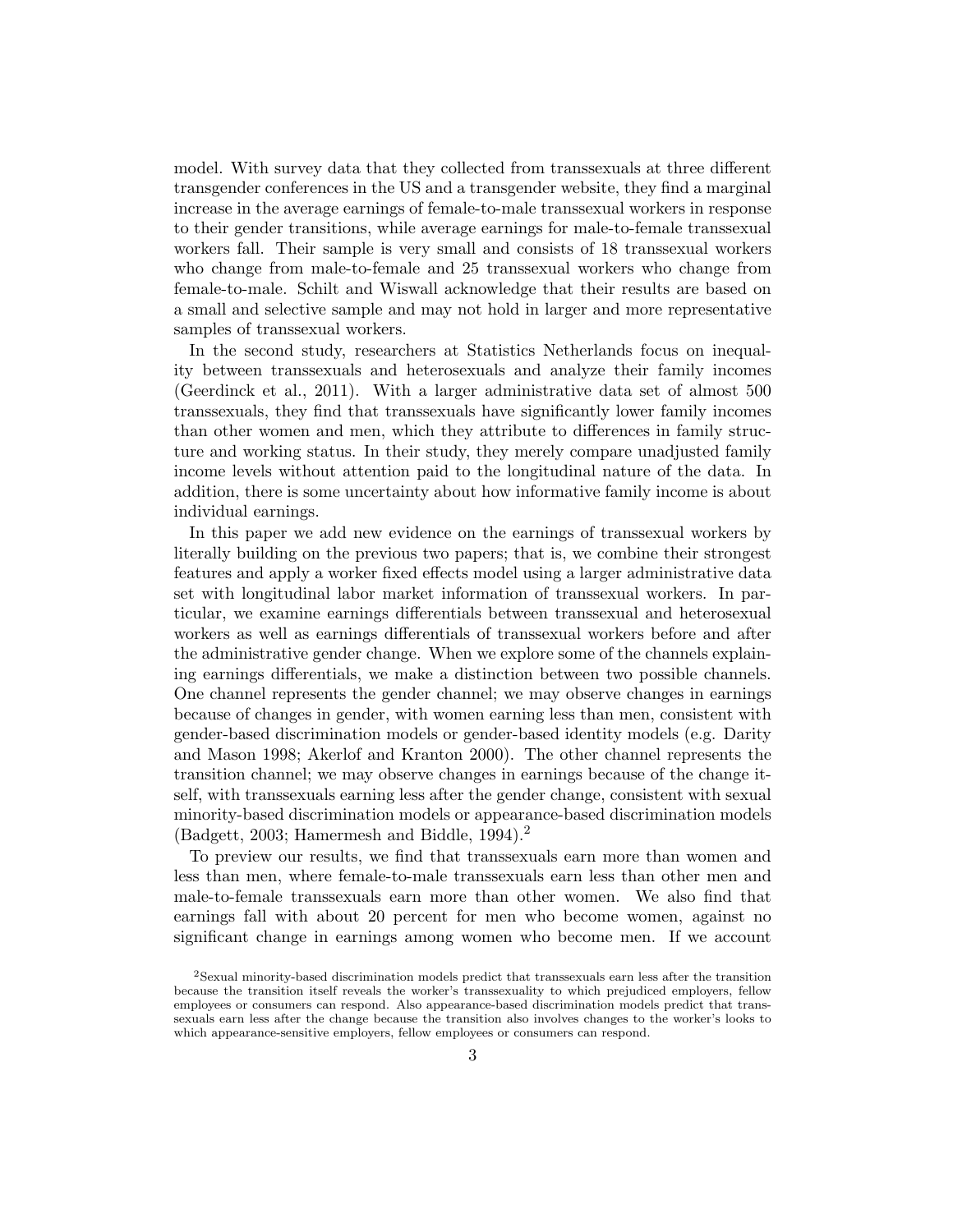for differences in labor supply, we find that hourly earnings fall with about 12 percent for men who become women, against no change in hourly earnings among women who become men. If we decompose the hourly earnings differences into a gender and a transition component, we find evidence of a traditional gender gap of about 6 percent, while transsexuals experience an earnings loss of 6 percent after their gender transition. Taken together, these results suggest that the transition penalty offsets the earnings gain of women who become men but amplifies the earnings loss of men who become women.

The paper is organized as follows. Section II provides background information on transsexuals, some medical details involving sex reassignment surgery, and a discussion of the administrative data used in the analysis. Section III introduces our empirical strategy. Section IV presents our basic results, together with a number of robustness tests. Section V discusses possible interpretations of our results. Section VI concludes with a short summary and discussion.

#### II. Background and data

#### A. Transsexuals

Transsexuals are individuals who do not identify with the gender assigned to them at birth and wish to live as an individual of the opposite gender. In our data we identify transsexuals as individuals whose administrative gender change application has been approved and administered.

While we measure the administrative gender transition, the actual process of gender transition starts much earlier. In figure 1 we show the time line of the different stages in gender transition for a typical transsexual in the Netherlands. The first formal stage of gender transition consists of a psychological screening at one of the two Dutch hospitals who perform sex reassignment surgery. After a waiting period of about 10 months, a diagnostic stage follows in which a transsexual meets with psychology and psychiatry professionals in monthly sessions. This diagnostic stage mostly takes 3 to 9 months. If the diagnostic team has decided that a gender change is appropriate, it takes another 2 months before the so-called real-life experience stage begins. This is when gender transition becomes visible to others; that is, the transsexual receives hormone replacement therapy and dresses and lives by the new gender for at least a year. Once the real-life experience stage has passed successfully, the transsexual may apply for reassignment surgery, in which sexual organs of the old gender are removed and replaced with reconstructed sexual organs resembling more the sexual organs of the new gender. Once the reproductive organs of the old gender have been removed, which may take somewhere between 2 to 10 months, the transsexual can apply for an administrative change. Approval of the application goes through court and takes another 5 to 6 months. In all, this means that the worker's new gender becomes apparent to employers and fellow workers about 20 to 30 months before the administrative change takes place.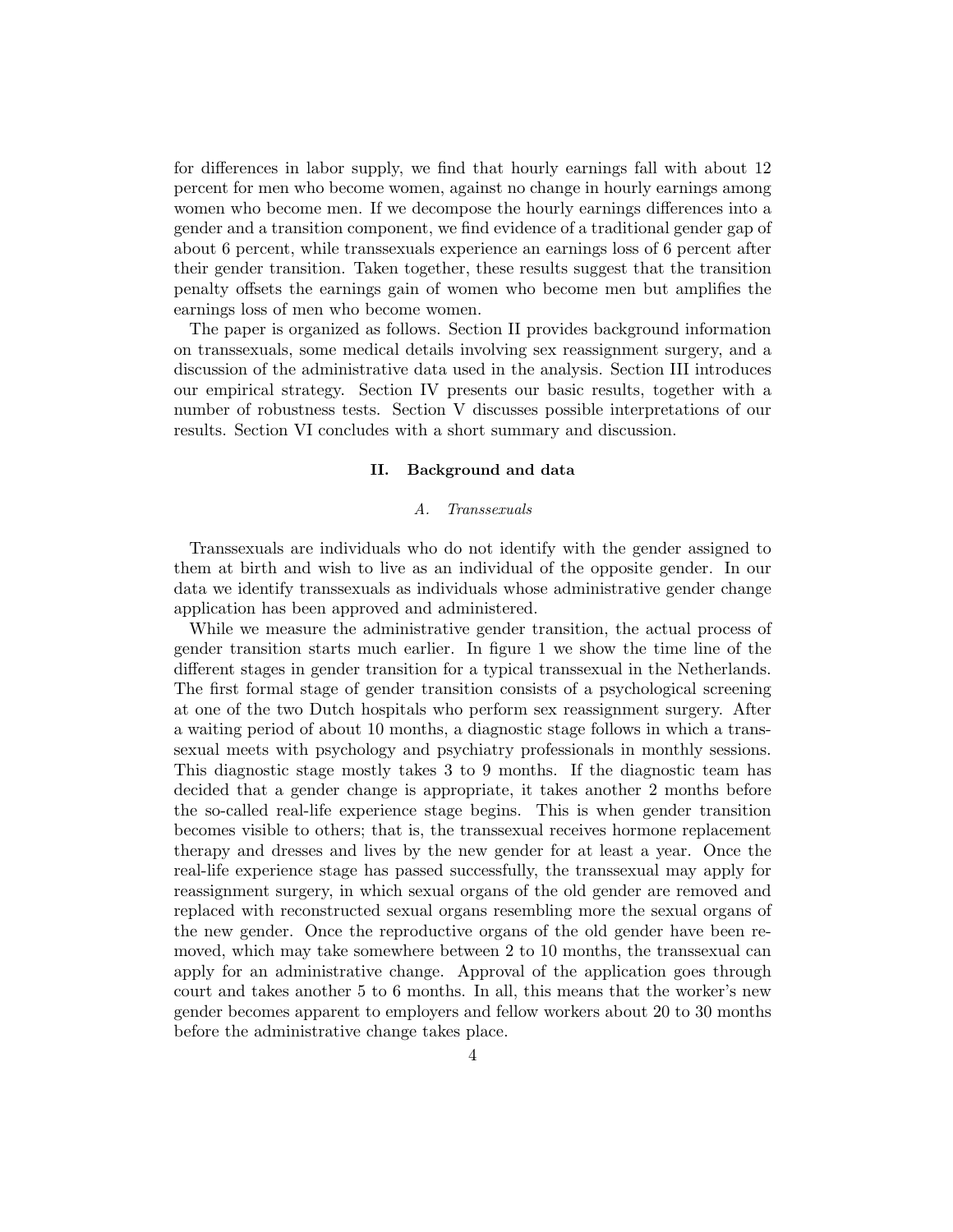In the Netherlands, transsexuals live in a country that is widely considered tolerant towards sexual minorities including transsexuals. According to the World Value Survey (WVS), which is a public survey data source with information on discriminatory attitudes against gays and lesbians collected in different countries across different times, the Netherlands is persistently ranked among the least discriminatory countries in the world (Andersen and Fetner 2008). These nondiscriminatory attitudes also work through institutions, policies and practices of daily life. For gays and lesbians, for example, the Netherlands has been the first country to allow for same-sex marriage. For transsexuals, sex reassignment surgery is generally paid for by the Dutch health care system. Transsexuals can, after sex reassignment surgery, officially register as the gender they identify with. Since 2014, this can be done free of charge at the local municipality and no longer requires sex reassignment surgery.



Note: Time (in months) from the first contact with the gender team up until administrative change.

Figure 1. Typical time line for the transition process of a transsexual

#### B. Data

The data we use are a combination of multiple administrative registers held by Statistics Netherlands. The population register contains records on all individuals who are registered as resident of a Dutch municipality. Our baseline register includes all individuals who are 15 to 65 years old between 2003 and 2012. Information on transsexual individuals and the year of their administrative gender change is only available from 2006 onwards. If we consider transsexuals who administered a gender change between 2006 and 2012, there are 502 transsexuals, of which 344 changed from male to female and 158 from female to male. In addition, we draw a one percent sample of all other individuals. Of these 98,821 individuals, 50,092 are men and 48,729 are women.

These samples have been merged to Dutch tax registers to get longitudinal labor market information. The employer tax register holds records on pre-tax annual labor earnings running from 2001 to 2012. Our measure of labor earnings captures annual earnings received from private and public sector employment. We use information for workers who worked at least 8 hours per week for 3 months per year.

There are two points about sample selection we need to take into account. First,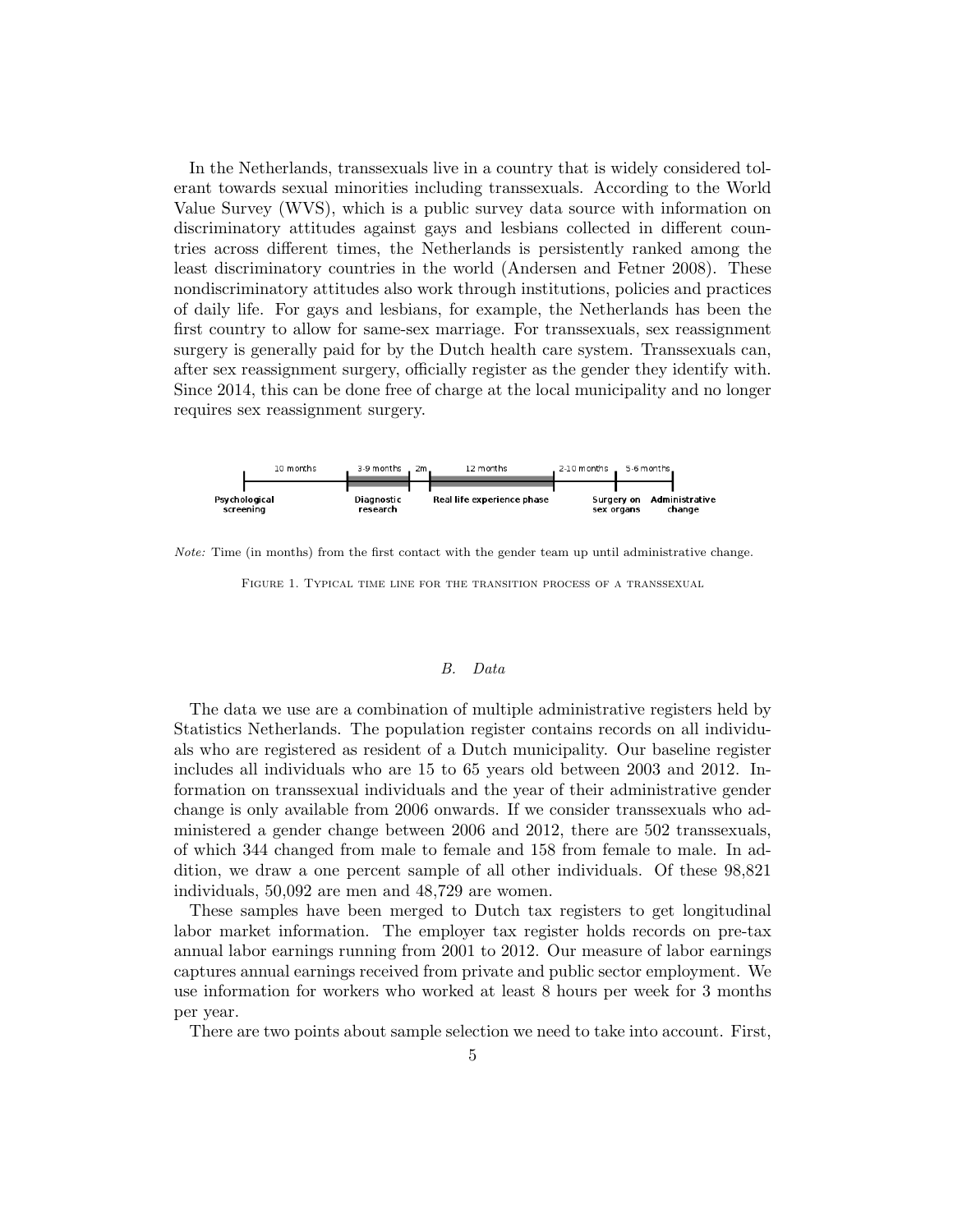our main analysis applies a fixed effects estimation strategy. This means that workers (including transsexual workers) must be observed at least twice between 2001 and 2012. Second, our main analysis compares the earnings of transsexual workers before and after the gender transition. There is some uncertainty about when the actual gender transition takes place. In our data, we observe a gender change in the year of the administrative gender transition. In the labor market, we believe that the gender change in the year the transsexual worker's gender becomes visible to employers and fellow employees is the more appropriate gender change. Without accurate information about the timing of the actual physical transformation, however, this means that we must make assumptions about the year of gender transition; that is, we rely on the time line of figure 1 and assume that the transition is gradual and starts more or less two years before the year of administrative gender change. In our sensitivity analysis, we will experiment with different transition windows to see how sensitive our transsexual estimates are.

In constructing our main analysis sample, we select workers who are employed in both 2003 and 2012. This means that all of the transsexual workers in our sample are observed before and after the administered gender change. We are left with a sample of 188 transsexual workers (115 male-to-female and 73 femaleto-male workers) and 51,225 non-transsexual workers (28,633 male and 22,592 female workers) with positive labor earnings in 2003 and 2012.

#### C. Descriptive statistics

Table 1 provides sample means for various demographic characteristics and labor market outcomes for men, women, male-to-female and female-to-male transsexuals for the years 2003 and 2012. As mentioned above, we choose these years in order to observe labor market outcomes of transsexuals before and after their transition period.

Four observations follow from this table. First, we find that the female-to-male transsexuals are almost 7 years younger than male-to-female transsexuals. This is consistent with the empirical evidence taken from the medical literature indicating that most female-to-male transsexuals have their sex reassignment surgery earlier than most male-to-female transsexuals (for example, De Cuypere et al. 2007). Second, we find huge gender differences in annual earnings of workers, with men earning almost 65 percent more than women.<sup>3</sup> We attribute the larger part of these gender differences to women working in part-time jobs, as evidenced by working women working fewer hours than working men.<sup>4</sup> Third, we find that the annual earnings of working transsexuals before as well as after transition are somewhere between the annual earnings of other men and women. And fourth,

<sup>&</sup>lt;sup>3</sup>The 2012 log earnings difference of 0.5 translates into an earnings gap of 65 percent ( $e^{0.5} - 1 \simeq 0.65$ ).

<sup>4</sup>Among OECD countries the Netherlands has an average female labor force participation, but by far the highest rate of part-time work; according to the OECD 61 percent of employed women in the Netherlands work part-time, against an OECD average of 26 percent (www.oecd.org).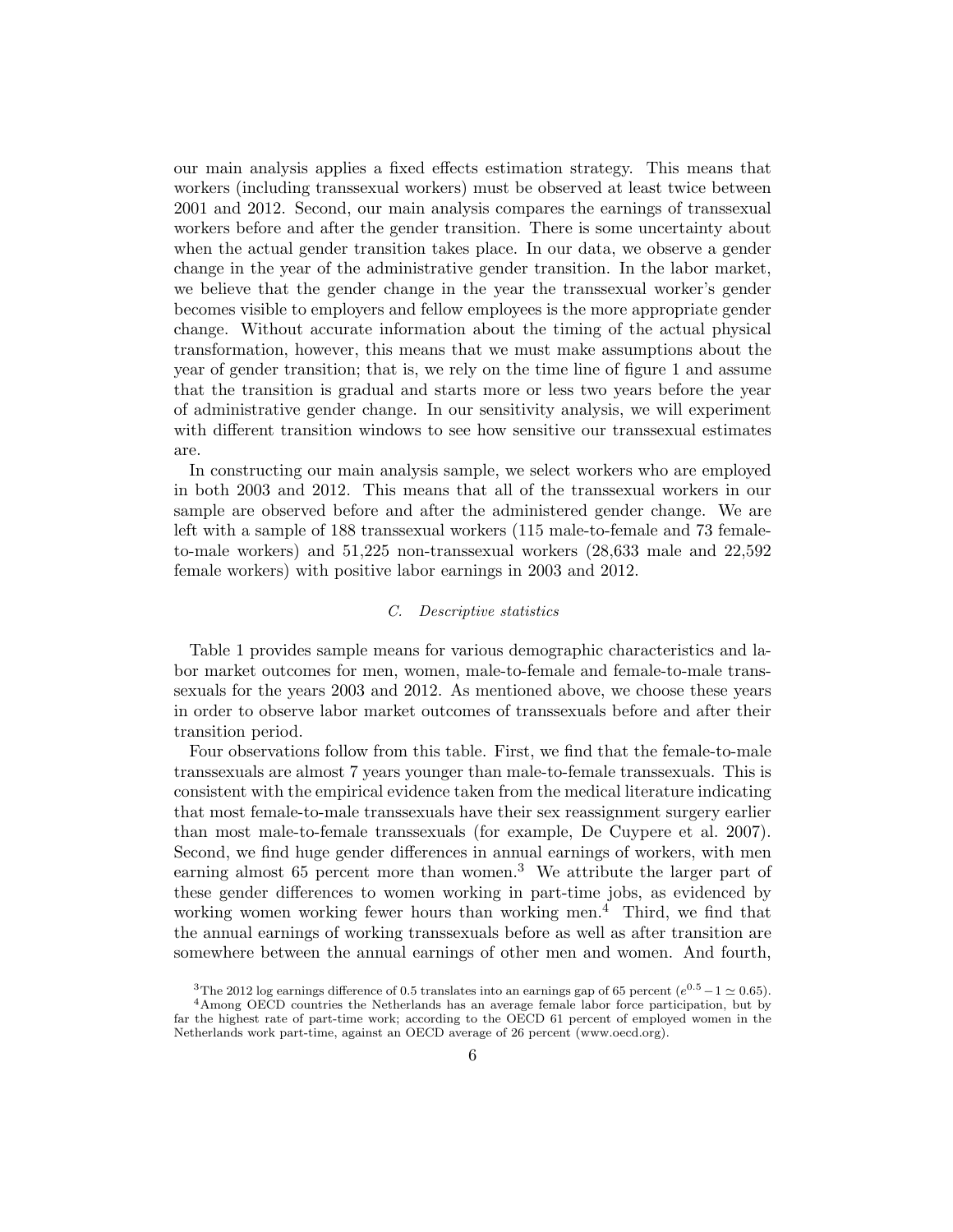|                    |          | male       | female |           | male      | male      | female    | female    |
|--------------------|----------|------------|--------|-----------|-----------|-----------|-----------|-----------|
|                    |          | to         | to     |           | <b>VS</b> | <b>VS</b> | <b>VS</b> | <b>VS</b> |
|                    | male     | female     | male   | female    | MtF       | FtM       | MtF       | FtM       |
|                    | $\rm(i)$ | $\rm (ii)$ | 'iii)  | $\rm iv)$ | (v)       | (vi)      | (vii)     | (viii)    |
| Age $2003$         | 36.35    | 37.84      | 31.26  | 35.04     | 0.09      | 0.00      | 0.00      | 0.00      |
| Log earnings 2003  | 10.14    | 10.18      | 9.64   | 9.59      | 0.59      | 0.00      | 0.00      | 0.56      |
| Log earnings 2012  | 10.54    | 10.31      | 10.11  | 10.04     | 0.00      | 0.00      | 0.00      | 0.29      |
| Working hours 2003 | 36.74    | 37.29      | 28.29  | 32.28     | 0.41      | 0.00      | 0.00      | 0.00      |
| Working hours 2012 | 37.87    | 35.51      | 29.63  | 35.76     | 0.00      | 0.01      | 0.00      | 0.00      |
| Observations       | 28,633   | 115        | 73     | 22,592    |           |           |           |           |

TABLE 1-DESCRIPTIVE STATISTICS

Note: In columns (v) to (viii) we test for statistical difference or similarity in group characteristics of male versus male-to-female workers, male versus female-to-male workers, female versus male-to-female workers and female versus female-to-male workers. Low p-values indicate a significant difference.

we find only a modest increase in annual earnings for male-to-female workers relative to the large increase in annual earnings we observe for all other workers (including female-to-male workers) between 2003 and 2012.

#### III. Empirical strategy

As the starting point of our empirical analysis on the earnings of transsexual workers, we take a cross-sectional perspective and specify an earnings equation of the form

(1) 
$$
Y_{it} = \alpha T_i + \beta F_i + \gamma A F T E R_{it} + \delta CO H O R T_i + \lambda_t + \varepsilon_{it},
$$

where  $Y_{it}$  stands for the logarithm of annual earnings of worker i in year t,  $T_i$  is a transsexual dummy variable that takes the value one if the worker is a transsexual worker,  $F_i$  is a gender dummy that takes the value one if the non-transsexual worker i is female,  $AFTER_{it}$  is a dummy variable that takes the value one after the transsexual worker  $i$  has had sex reassignment surgery and registered the new gender in year t,  $COHORT_i$  is a full set of dummy variables for the worker's birth year,  $\lambda_t$  is a full set of year dummies for the year the worker is observed, and  $\varepsilon_{it}$  represents all those unobservable components that vary across workers and time. The parameter  $\alpha$  indicates how the earnings of transsexuals before the administrative gender change compare to other men. The parameter  $\gamma$  indicates how the earnings of transsexuals compare before and after the administrative gender change.

Longitudinal data allow us to include worker fixed effects  $\mu_i$  in (1), which is the standard way to account for those observable and unobservable components that vary across workers but not across time. The earnings equation then takes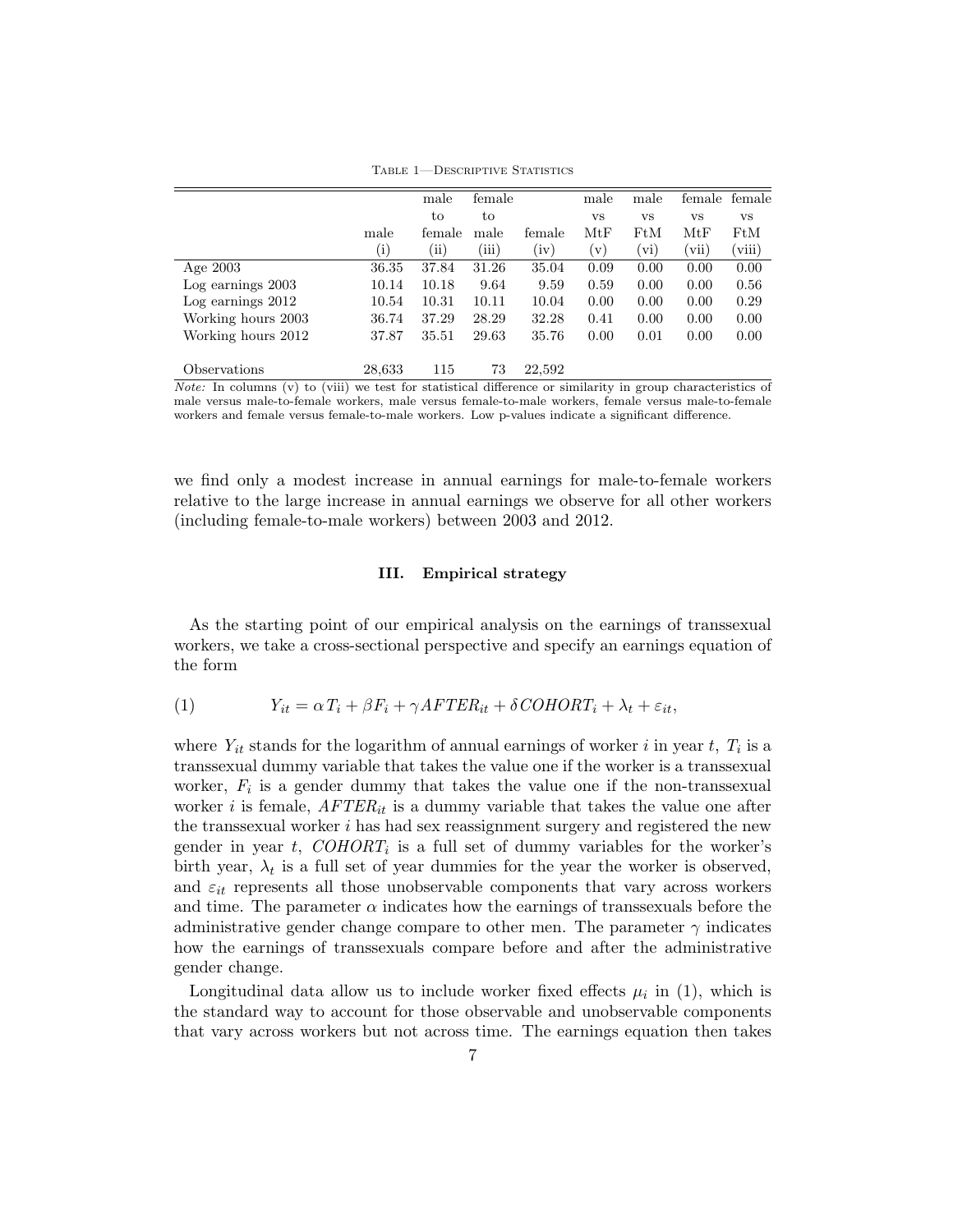the form

(2) 
$$
Y_{it} = \gamma A F T E R_{it} + \mu_i + \lambda_t + \varepsilon_{it}.
$$

It is easy to see that a longitudinal earnings equation with worker fixed effects is no longer informative about how the earnings of transsexual workers compare to those of other workers; that is, the worker fixed effects absorb the variables  $T_i$ ,  $F_i$ and  $\textit{COHORT}_i$ .

The earnings equation displayed in (1) and (2) can be generalized to exploit the differences between male-to-female and female-to-male workers. In particular, we can relax the imposed symmetry between female-to-male and male-to-female workers and allow for different earnings changes for workers who change from male to female and from female to male. In a cross-sectional setup, the earnings equation is given by

(3) 
$$
Y_{it} = \alpha_1 F t M_i + \alpha_2 M t F_i + \beta F_i + \gamma_1 A F T E R_{it} F t M_i + \gamma_2 A F T E R_{it} M t F_i + \delta CO H O R T_i + \lambda_t + \varepsilon_{it},
$$

where dummy  $MtF_i$  takes the value one if the worker is a female-to-male transsexual,  $FtM_i$  takes the value one if the worker is a female-to-male transsexual, while the interaction dummies take the value one after the male-to-female and female-to-male workers have had surgery and administered their new gender in year t. If we add worker fixed effects, the earnings equation turns into

(4) 
$$
Y_{it} = \gamma_1 A F T E R_{it} F t M_i + \gamma_2 A F T E R_{it} M t F_i + \mu_i + \lambda_t + \varepsilon_{it}.
$$

There are two other points to note about these equations. First, these earnings specifications are informative about gender effects; that is, we obtain consistent gender effect estimates in the worker fixed effects model in (4) if we assume that gender is the only factor that is changing for transsexual workers. In this case a negative  $\gamma_1$  and positive  $\gamma_2$  would indicate that there is a penalty for becoming a woman and a premium for becoming a man. Second, we have included (but for notational convenience not reported) separate transition year dummies for the two years preceding the year of the administrative gender change. As we already mentioned, there is some uncertainty about when the actual gender transition takes place. We argue that the gender transition is a gradual process which takes about two years up to year of renewed gender registration. In our baseline regression models we therefore added these two pre-transition year dummies, so that the earnings observed for these years do not influence our transsexual estimates of interest. In Sections 4 and 5 we offer a less restrictive parameter interpretation and test how sensitive our results are to alternative transition windows.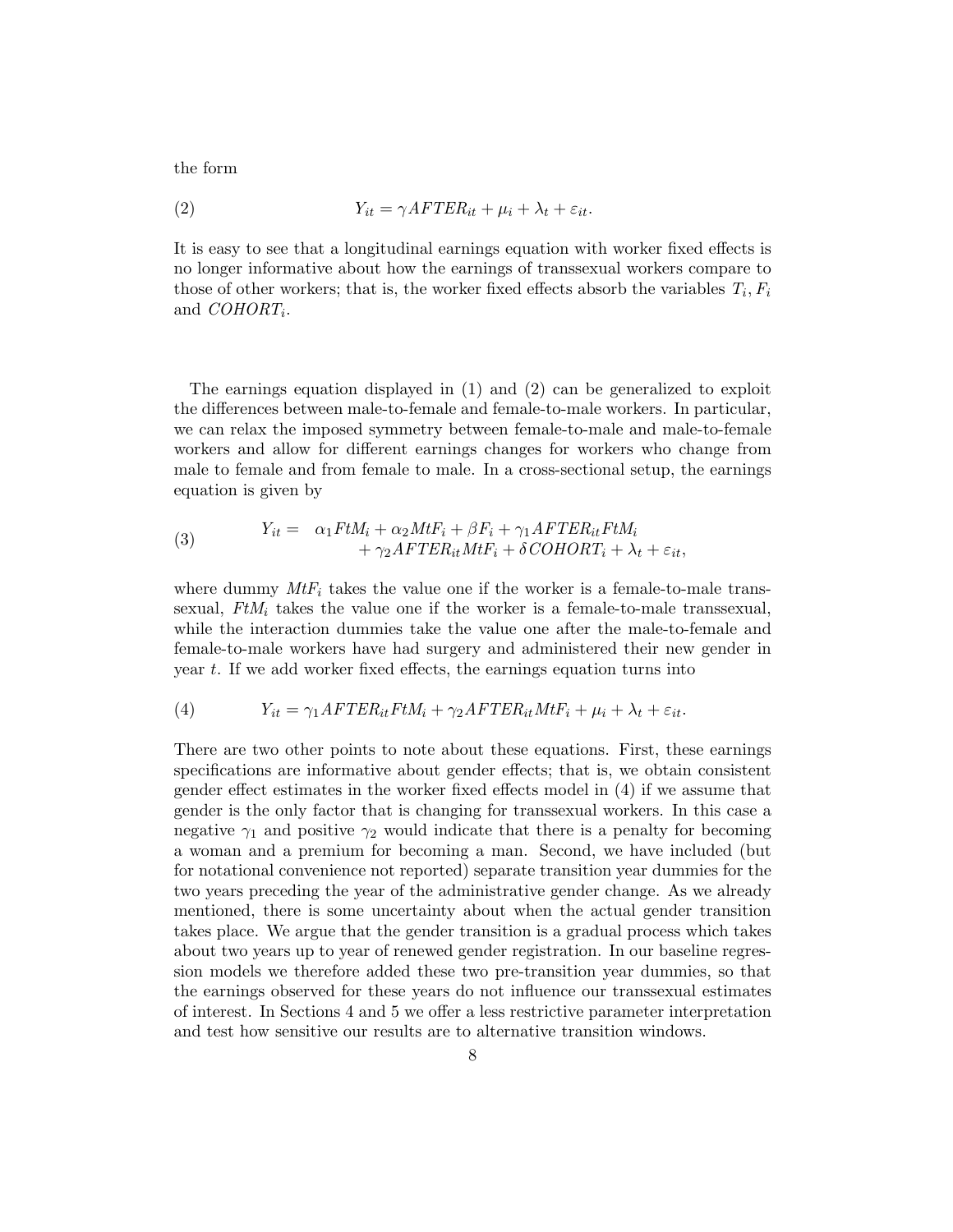| <b>OLS</b> | FE      | <b>OLS</b>         | FE                                                                                                                                  |
|------------|---------|--------------------|-------------------------------------------------------------------------------------------------------------------------------------|
| (i)        |         | (iii)              | (iv)                                                                                                                                |
| $-0.52***$ |         | $-0.52***$         |                                                                                                                                     |
| (0.00)     |         | (0.00)             |                                                                                                                                     |
| $-0.28***$ |         |                    |                                                                                                                                     |
| (0.05)     |         |                    |                                                                                                                                     |
|            |         |                    |                                                                                                                                     |
|            |         | (0.06)             |                                                                                                                                     |
|            |         | $-0.05$            |                                                                                                                                     |
|            |         | (0.05)             |                                                                                                                                     |
| $-0.07$    |         |                    |                                                                                                                                     |
| (0.04)     | (0.04)  |                    |                                                                                                                                     |
|            |         | 0.11               | 0.07                                                                                                                                |
|            |         | (0.07)             | (0.07)                                                                                                                              |
|            |         |                    | $-0.23***$                                                                                                                          |
|            |         | (0.06)             | (0.05)                                                                                                                              |
|            |         |                    |                                                                                                                                     |
|            |         |                    |                                                                                                                                     |
|            |         |                    |                                                                                                                                     |
|            | ✓       |                    |                                                                                                                                     |
|            |         |                    |                                                                                                                                     |
| 593,165    | 593,165 | 593,165            | 593,165                                                                                                                             |
|            |         |                    |                                                                                                                                     |
| 0.34       | 0.76    | 0.34               | 0.76                                                                                                                                |
|            |         | (ii)<br>$-0.11***$ | $-0.48***$<br>$-0.16***$<br>Note: The dependent variable is annual earnings measured in logs. The independent variables of interest |

Table 2—The annual earnings of transsexual workers

Note: The dependent variable is annual earnings measured in logs. The independent variables of interest are being a transsexual worker before transition and the effect of transition (change). The cross-sectional regressions are tabulated in columns (i) and (iii); these regressions include cohort and year dummies. The worker fixed effects regressions are tabulated in columns columns (ii) and (iv); these regressions also include year dummies. Standard errors are clustered at the individual level and between parentheses; \* significant at 10% level; \*\* significant at 5% level; \*\*\* significant at 1% level.

#### IV. Main results

#### A. The annual earnings of transsexuals

Table 2 contains the main estimates of the relationship between annual labor earnings (measured in logarithmic form) and being a transsexual worker, controlling for year and cohort fixed effects. In columns (i) and (iii) we report the results of equations (1) and (3) using least squares estimation. These results allow us to compare the earnings of transsexuals to the earnings of other workers. In column (i) we find that before transition transsexuals earn less than other men but more than other women.<sup>5</sup> In column (iii) we make a distinction between the effect of being a male-to-female and female-to-male worker and find that before

<sup>5</sup>The gender earnings gap of 52 percent we find is large but comparable to most other gender gap estimates that have appeared in earnings studies in the Netherland. The large estimates are typically attributed to the large share of women working part-time (Bosch and van der Klaauw, 2012). In Table 4 we confirm this.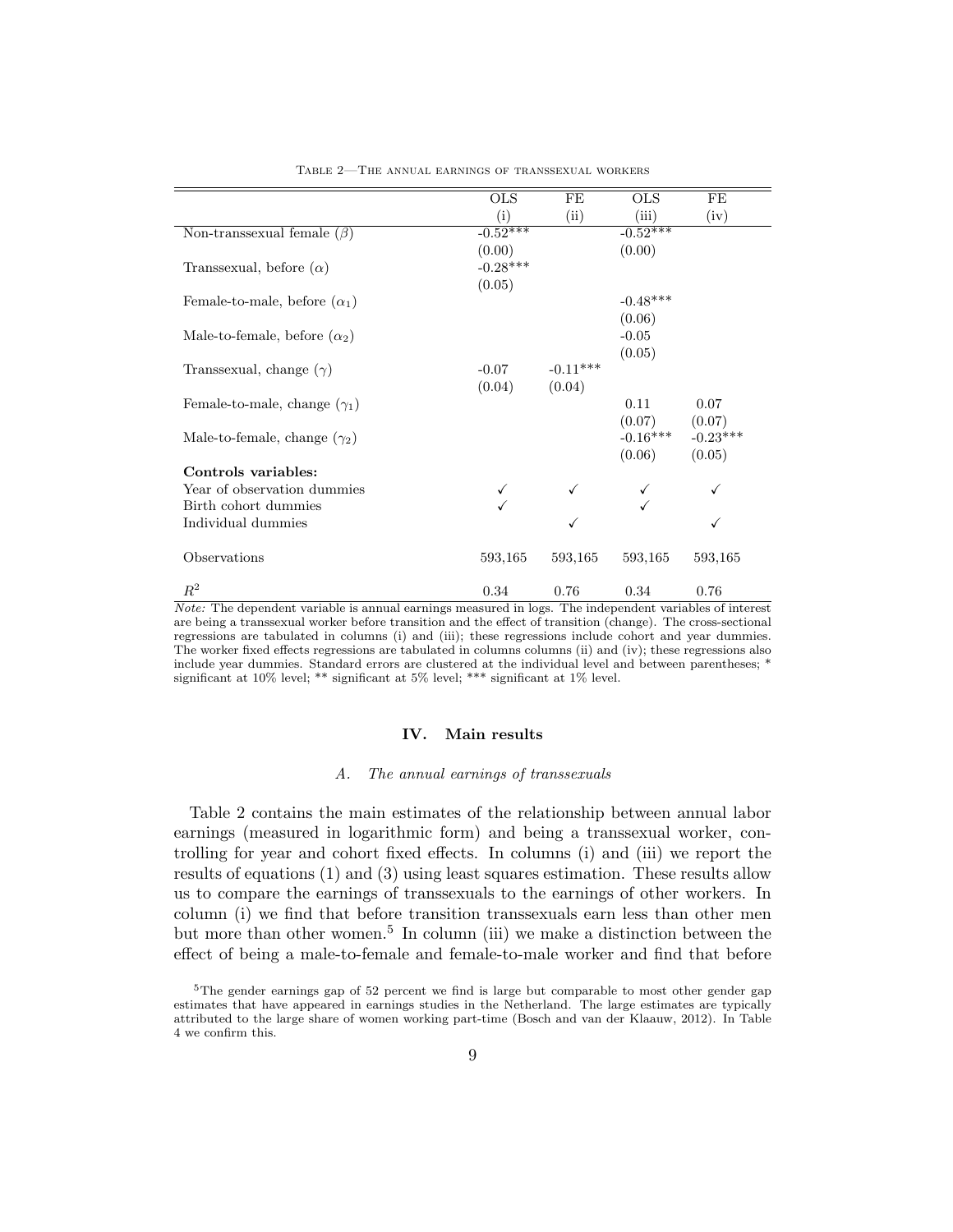transsexuals change gender the earnings differences are most pronounced between male-to-female and female-to-male workers, with an earnings difference of almost 55 percent ( $e^{0.43} - 1 \simeq 0.54$ ). The order of magnitude suggests that the earnings of transsexuals before transition resemble most the earnings of the workers with whom they share their birthgender.

In columns (ii) and (iv) we report the results of equations  $(2)$  and  $(4)$  that include worker fixed effects. These results allow us to (better) compare the earnings of transsexuals before and after the gender change. In columns (i) and (ii) we find that transsexuals earn 7 to 11 percent less after the gender transition. In columns (iii) and (iv) we find that the negative effect observed after the gender change is primarily driven by workers who change from male to female. They earn 16 to 23 percent less after the gender change. Workers who change from female to male earn more after the gender change but this effect is small and not statistically different from zero. These results are robust to the inclusion of worker fixed effects.<sup>6</sup>



Note: The graphs contain log earnings of female-to-male and male-to-female workers by year relative to administrative change, after controlling for year and individual fixed effects. Actual transition occurs one and two years before the administrative change. The shaded areas are 95 percent confidence intervals.

Figure 2. Log earnings of transsexuals by year relative to transition

Figure 2 plots how the annual labor earnings of male-to-female and female-tomale workers (conditional on year and individual fixed effects) change over time relative to the year in which the new gender was registered. It shows in more detail how the earnings of transsexuals evolve over time. The average annual earnings

 $6$ We have also tried allowing for cohort-specific linear time trends. Our results are insensitive to the inclusion of these extra variables; that is, we find fixed effects estimates of 0.01 (0.06) and -0.19 (0.05) for female-to-male and male-to-female workers (with standard errors in parentheses) suggesting that the earnings of female-to-male workers do not change, whereas the earnings of male-to-female workers fall after the gender transition.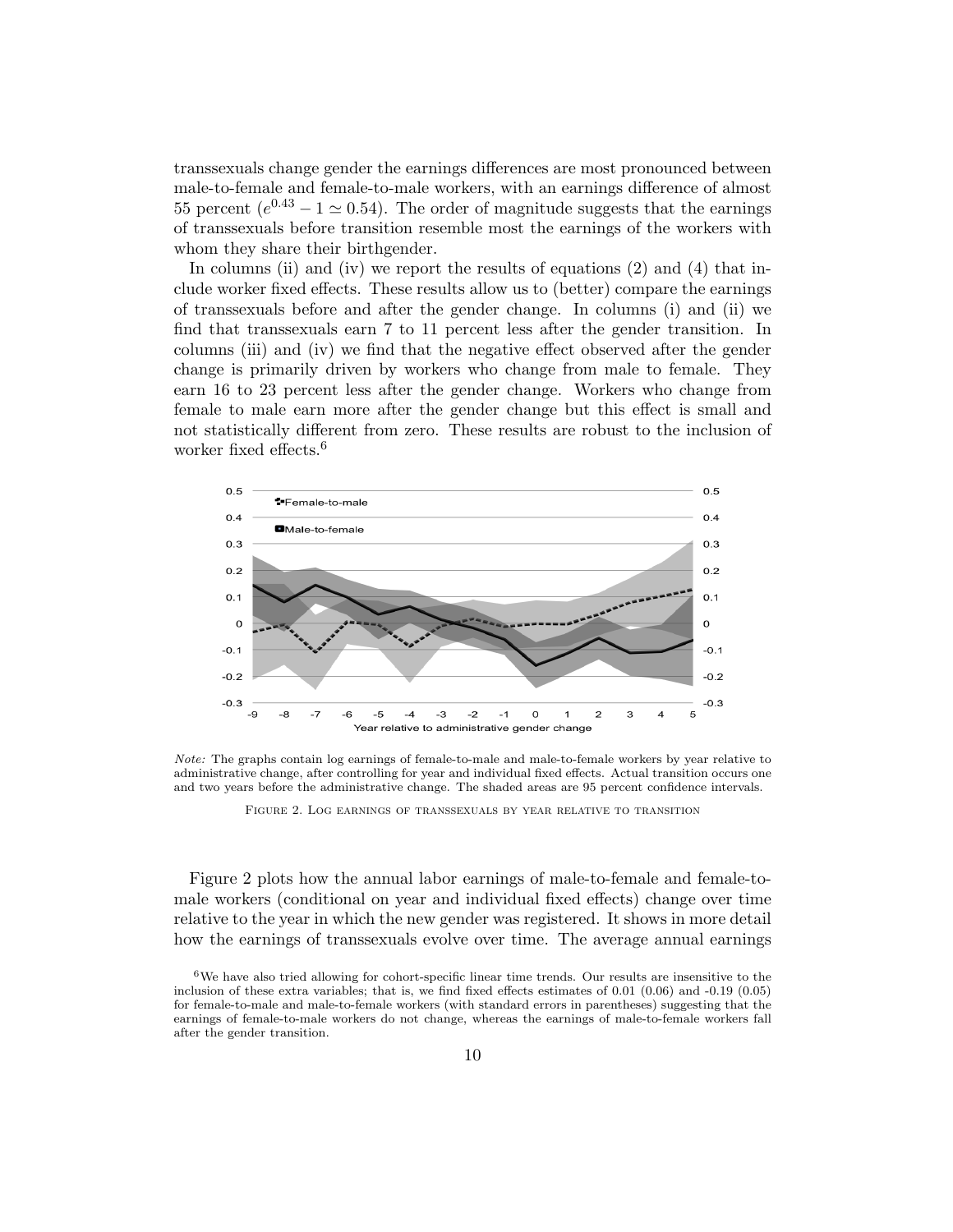of working female-to-male transsexuals follow an almost horizontal line, with a modest increasing trend starting after the year of transition. The average annual earnings of working male-to-female transsexuals begin trending down approaching the year of transition, but come to a near standstill after the year of transition. Particularly revealing is the earnings comparison between male-to-female and female-to-male workers. We see gender earnings gaps before as well as after the year of transition; that is, male-to-female workers earn more than femaleto-male workers in pre-transition years, but less than female-to-male workers in post-transition years. About two years before the administrative transition, we see that they earn about the same, which supports our original choice of the transition window.

|                            | <b>Baseline</b> | Short        | Long       | Early      | Late       |
|----------------------------|-----------------|--------------|------------|------------|------------|
|                            | (i)             | $\left($ ii) | (iii)      | (iv)       | (v)        |
| Female-to-male, change     | 0.07            | 0.06         | 0.10       | 0.05       | 0.11       |
|                            | (0.07)          | (0.06)       | (0.08)     | (0.07)     | (0.07)     |
| Male-to-female, change     | $-0.23***$      | $-0.20***$   | $-0.24***$ | $-0.22***$ | $-0.19***$ |
|                            | (0.05)          | (0.04)       | (0.06)     | (0.05)     | (0.06)     |
| Transition window:         |                 |              |            |            |            |
| Last pre-transition year   | $\tau-3$        | $\tau-2$     | $\tau-4$   | $\tau-5$   | $\tau-1$   |
| First post-transition year | $\tau$          | $\tau-1$     | $\tau+1$   | $\tau-2$   | $\tau+2$   |
| <b>Observations</b>        | 593,165         | 593.165      | 593.165    | 593.165    | 593,165    |
| $R^2$                      | 0.76            | 0.76         | 0.76       | 0.76       | 0.76       |

Table 3—Sensitivity regressions using alternative transition windows

Note: The dependent variable is log annual earnings. The independent variables are the effects of transition for a male-to-female and female-to-male worker. All regressions include individual fixed effects and year dummies. The transition windows are given with respect to year of administrative change  $\tau$ . To account for different transition windows, we add transition year dummies for the transition years so that the earnings observed for these years do not influence our transsexual estimates of interest. Standard errors are clustered at the individual level and between parentheses; \* significant at 10% level; \*\* significant at 5% level; \*\*\* significant at 1% level.

Table 3 contains a number of additional robustness checks to see whether our transsexual earnings results hold up against alternative gender transition windows. In our baseline regressions we assume that the timing of visible gender transition (that is, visible to others) starts two years before the year of administrative gender change. As we already mentioned, we do not know the exact timing of the gender transition, which may lead to biased earnings results. In particular, we are concerned that the transition window we choose can be too short (and takes more than two years) or starts earlier (and actually begins three years prior to the administrative gender change) and lead to underestimated before/after differences due to pre-transition earnings measures that are wrongly classified. To check this, we have run our transsexual regression models under varying transition periods. For reference purposes, the first column repeats our baseline results of a two year transition period. The next columns show results for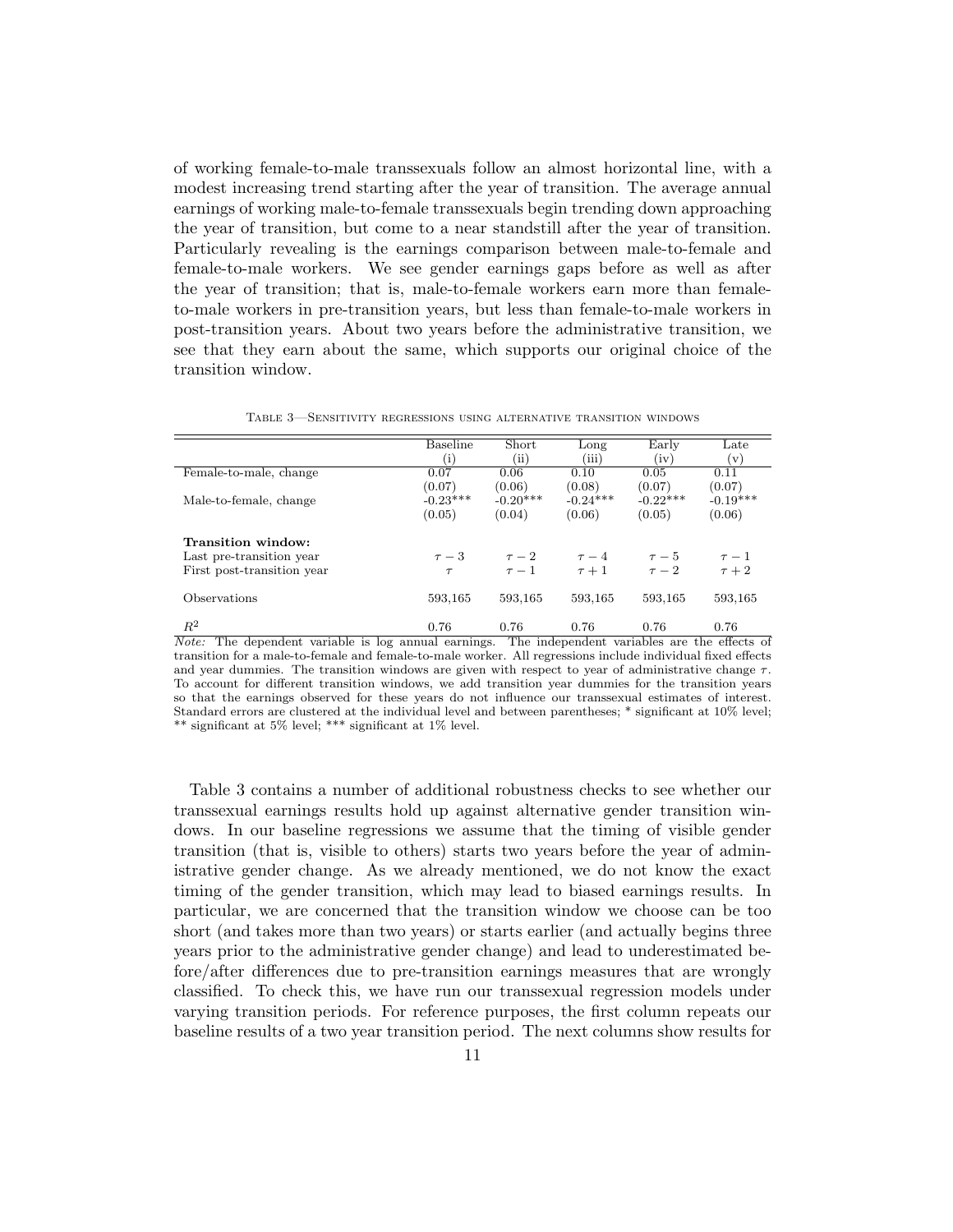a short transition period of zero years (column (ii)), a long period of four years (column (iii)), a two year period shifted two years backwards in time (column (iv)), or two years forward (column (y)).<sup>7</sup> The last year of the pre-transition period and the first year of the post-transition period are reported at the bottom of each column. We find that none of the alternative estimates are significantly distinguishable from the baseline estimates. The estimated effects for male-tofemale workers are all substantially negative (ranging from 19 to 24 percent) and statistically significant. The estimated effects for female-to-male workers are all positive (ranging from 5 to 11 percent) and statistically insignificant. All these estimates suggest that assumptions on the exact timing of gender transition have little effect on our results.

#### B. The labor supply of transsexuals

Labor supply is another important labor market outcome in which transsexuals may differ from other men and women. To examine labor supply, we re-estimate equations (3) and (4) and switch the dependent variable to labor supply outcomes. The labor supply outcomes we consider measure the decision to work (extensive margin) and the number of hours worked in a typical week (intensive margin). Table 4 presents these labor supply results.

In columns (i) and (ii) we focus on the probability of working among an extended sample of working and nonworking individuals. As expected, we find that women work considerably less than men. When we compare transsexuals to other men and women, we find that transsexuals are less likely to work than non-transsexual men as well as non-transsexual women. In comparison to men, the estimated probabilities of working for transsexuals before transition are 12 percent lower for female-to-male transsexuals and 19 percent lower for male-to-female transsexuals. When we compare transsexuals before and after the gender transition, we find transsexuals experience a 3 to 5 percent rise in the probability of working when they change from female to male, whereas they experience a 7 to 8 percent fall in probability of working when they change from male to female. While the effects are not statistically different from zero for female-to-male transsexuals, the pattern is consistent with transsexuals working less when they live as female.

In columns (iii) and (iv) we turn to weekly working hours among those who work. We find that, on average, transsexuals before transition work fewer hours than non-transsexual men but more hours than non-transsexual women. These differences in working hours are largely driven by female-to-male workers. The hours of work comparison before and after the gender change shows that transsexual workers work about 2 hours less when they change from male to female, but work about 2 hours more when they change from female to male. Again,

 $7$ Let  $\tau$  be the year of the administrative gender change of a transsexual worker. In our baseline model we include separate transition year dummies for years  $\tau - 2$  and  $\tau - 1$ , so that the earnings observed for these years do not influence our transsexual estimates of interest. In this case, the last year of the pre-transition period is  $\tau$  – 3, and the first year of the post-transition period is  $\tau$ .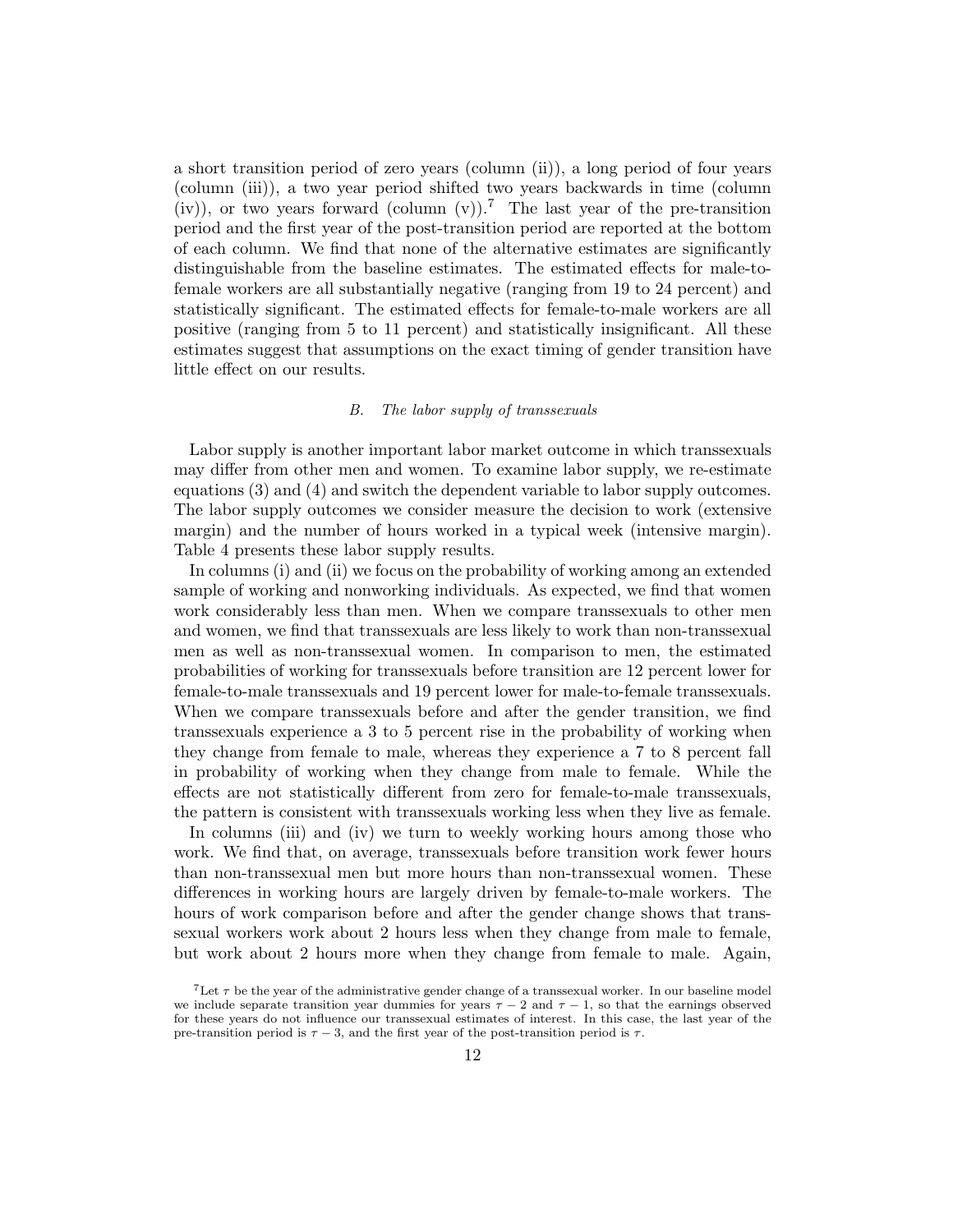|                                                                                                                                                                                                                                                                                                                                                                                                                                                                                                                                                                                                    | Work for pay                                                                                                           |            |            | Working hours                      |                | Hourly earnings        |                                    | Total income                                                     |
|----------------------------------------------------------------------------------------------------------------------------------------------------------------------------------------------------------------------------------------------------------------------------------------------------------------------------------------------------------------------------------------------------------------------------------------------------------------------------------------------------------------------------------------------------------------------------------------------------|------------------------------------------------------------------------------------------------------------------------|------------|------------|------------------------------------|----------------|------------------------|------------------------------------|------------------------------------------------------------------|
|                                                                                                                                                                                                                                                                                                                                                                                                                                                                                                                                                                                                    | STO                                                                                                                    | FE         | <b>OLS</b> | FE                                 | STO            | FE                     | <b>STO</b>                         | FE                                                               |
|                                                                                                                                                                                                                                                                                                                                                                                                                                                                                                                                                                                                    | $\hat{c}$                                                                                                              | (ii)       | (iii)      | (iv)                               | $\mathfrak{S}$ | (i)                    | (vii)                              | (iii)                                                            |
| Non-transsexual female $(\beta)$                                                                                                                                                                                                                                                                                                                                                                                                                                                                                                                                                                   | $-0.12***$                                                                                                             |            | $-8.19***$ |                                    | $-0.23***$     |                        | $-0.85***$                         |                                                                  |
|                                                                                                                                                                                                                                                                                                                                                                                                                                                                                                                                                                                                    | (0.00)                                                                                                                 |            | (0.05)     |                                    | (0.00)         |                        | $(0.01)$<br>-0.70***               |                                                                  |
| Female-to-male, before $(\alpha_1)$                                                                                                                                                                                                                                                                                                                                                                                                                                                                                                                                                                | $-0.19***$                                                                                                             |            | $-4.59***$ |                                    | $-0.29***$     |                        |                                    |                                                                  |
|                                                                                                                                                                                                                                                                                                                                                                                                                                                                                                                                                                                                    | (0.03)                                                                                                                 |            | (0.79)     |                                    | (0.03)         |                        | $(0.14)$<br>$-0.46***$<br>$(0.12)$ |                                                                  |
| $Male-to-female, before (\alpha_2)$                                                                                                                                                                                                                                                                                                                                                                                                                                                                                                                                                                | $0.20***$                                                                                                              |            | $0.05\,$   |                                    | $0.04$         |                        |                                    |                                                                  |
|                                                                                                                                                                                                                                                                                                                                                                                                                                                                                                                                                                                                    | (0.03)                                                                                                                 |            | (0.36)     |                                    | (0.04)         |                        |                                    |                                                                  |
| Female-to-male, change ( $\gamma_1$ )                                                                                                                                                                                                                                                                                                                                                                                                                                                                                                                                                              | $0.05\,$                                                                                                               | 0.03       | $2.11***$  | $2.04***$                          | 0.02           | 0.00                   |                                    |                                                                  |
|                                                                                                                                                                                                                                                                                                                                                                                                                                                                                                                                                                                                    | (0.04)                                                                                                                 | (0.03)     | (0.79)     |                                    | (0.04)         | $(0.04)$<br>$-0.12***$ | $(0.17)$<br>$(0.16)$<br>$-0.01$    |                                                                  |
| $\text{Male-to-female}, \text{change } (\gamma_2)$                                                                                                                                                                                                                                                                                                                                                                                                                                                                                                                                                 | $-0.07**$                                                                                                              | $-0.08***$ | $2.12***$  |                                    | 0.05           |                        |                                    |                                                                  |
|                                                                                                                                                                                                                                                                                                                                                                                                                                                                                                                                                                                                    | (0.03)                                                                                                                 | (0.02)     | (0.59)     | $(0.83)$<br>$-2.25***$<br>$(0.62)$ | (0.04)         | (0.03)                 | (0.15)                             | $\begin{array}{c} 0.17 \\ (0.15) \\ -0.11 \\ (0.13) \end{array}$ |
| Other controls variables:                                                                                                                                                                                                                                                                                                                                                                                                                                                                                                                                                                          |                                                                                                                        |            |            |                                    |                |                        |                                    |                                                                  |
| Year of observation dummies                                                                                                                                                                                                                                                                                                                                                                                                                                                                                                                                                                        |                                                                                                                        |            |            |                                    |                |                        |                                    |                                                                  |
| Birth cohort dummies                                                                                                                                                                                                                                                                                                                                                                                                                                                                                                                                                                               |                                                                                                                        |            |            |                                    |                |                        |                                    |                                                                  |
| Individual dummies                                                                                                                                                                                                                                                                                                                                                                                                                                                                                                                                                                                 |                                                                                                                        |            |            |                                    |                |                        |                                    |                                                                  |
| Observations                                                                                                                                                                                                                                                                                                                                                                                                                                                                                                                                                                                       | 1,059,681                                                                                                              | 1,185,201  | 593,165    | 593,165                            | 593,165        | 593,165                | 734,004                            | 734,004                                                          |
| $R^2$                                                                                                                                                                                                                                                                                                                                                                                                                                                                                                                                                                                              | 0.05                                                                                                                   | 0.36       | 0.25       | 0.66                               | 0.31           | 0.79                   | 0.11                               | 0.57                                                             |
| (i), (iii), (v) and (vii); these regressions also include cohort and year dummies. The worker fixed effects regressions are tabulated in columns (ii), (iv) and (vii); these regressions also include individual fixed effect<br>variables of interest are the effects of transition for a male-to-female and female-to-male worker. The cross-sectional regressions are tabulated in columns<br>Note: The dependent labor market variables are labor force participation, weekly working hours, log hourly earnings and log total income. The independent<br>participation sample of (i) and (ii) | contains all individuals who are registered in the Netherlands between 2003 and 2012. The total income sample of (vii) |            |            |                                    |                |                        |                                    |                                                                  |
| clustered at the individual level and between parentheses; $*$ significant at 10% level; $**$ significant at $5\%$ level; $***$ significant at 1% level<br>and (viii) contains all individuals                                                                                                                                                                                                                                                                                                                                                                                                     | who had a job in 2003 and/or 2012. Data on total income are available from 2003, and not 2001. Standard errors are     |            |            |                                    |                |                        |                                    |                                                                  |

TABLE 4-LABOR SUPPLY AND OTHER LABOR MARKET OUTCOMES OF TRANSSEXUAL WORKERS

13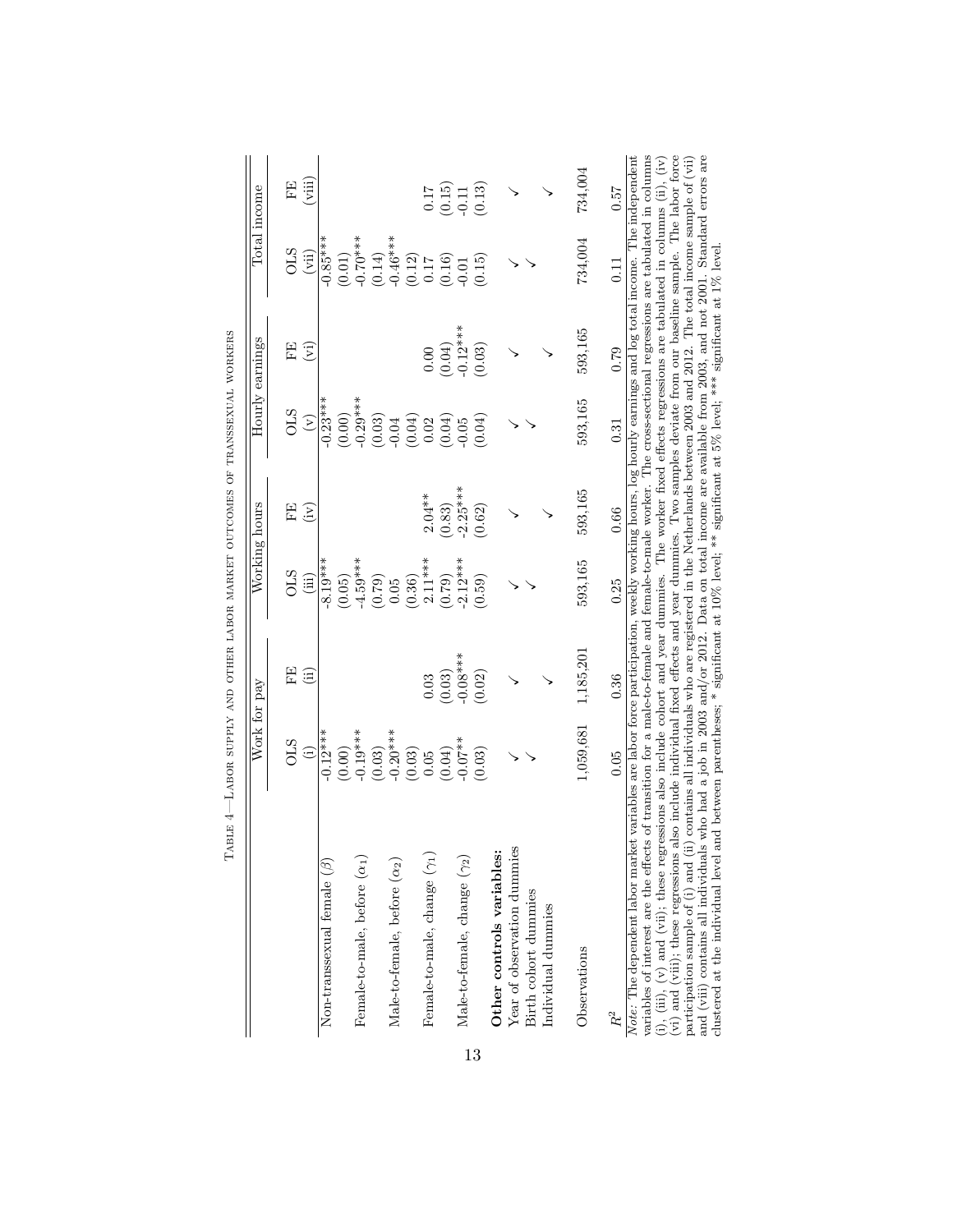these labor supply fixed effects results are consistent with transsexuals working less as female.

#### C. Why do annual earnings of transsexuals change?

To further explore whether the rise and fall in annual earnings are driven by female-to-male workers working more and male-to-female workers working less, we analyze the relationship between hourly labor earnings and being transsexual, controlling for year and either cohort or individual fixed effects. If it is the case that differences in annual earnings arise because of differences in labor supply and not because of something else, the fixed effects estimates attached to the interacted female-to-male and male-to-female dummies should be zero. In the fixed effects specification in column (vi), however, we find that that hourly earnings significantly fall for men who become women and remain more or less the same for women who become men. This means that the changes in hours worked because of the transition can only partly explain the changes in annual earnings.

Because we find that changes in annual earnings are due to changes in labor supply as well as changes in hourly compensation, we also consider another explanation for the transsexual gap in earnings (which is best observed among those transsexual workers who change from men to women). In particular, we ask ourselves whether transsexual workers after the gender change sort into more tolerating but lower paid occupations. Information on private and public sector jobs is available in part of our data. If we believe that public sector jobs are, on average, more tolerating but lower paid occupations, we can check the extent to which differences in earnings may come from transsexual workers sorting into public sector occupations. While not reported in the table, our least-squares and fixed effects estimates suggest that transsexuals are not more likely to work in the public sector after the gender transition.<sup>8</sup>

#### D. Selective labor market withdrawal

While it is interesting to see that male-to-female transsexuals face significantly lower participation rates after the transition, it also raises the issue of sample selection. We observe earnings (and hours) for only those transsexuals and nontranssexuals who work. But if male-to-female transsexuals decide to stop working when earnings fall below some reservation threshold, our sample selection rules (transsexual workers, including male-to-female transsexuals must work both before and after the gender change) ignore selective labor market withdrawal and may indicate that the fall in labor force participation we estimate for male-tofemale transsexuals after the transition is an underestimate.

<sup>8</sup> In linear probability fixed effects models with public sector job as outcome we find fixed effects estimates of 0.00 (0.04) and 0.01 (0.04) for female-to-male and male-to-female workers (with standard errors in parentheses).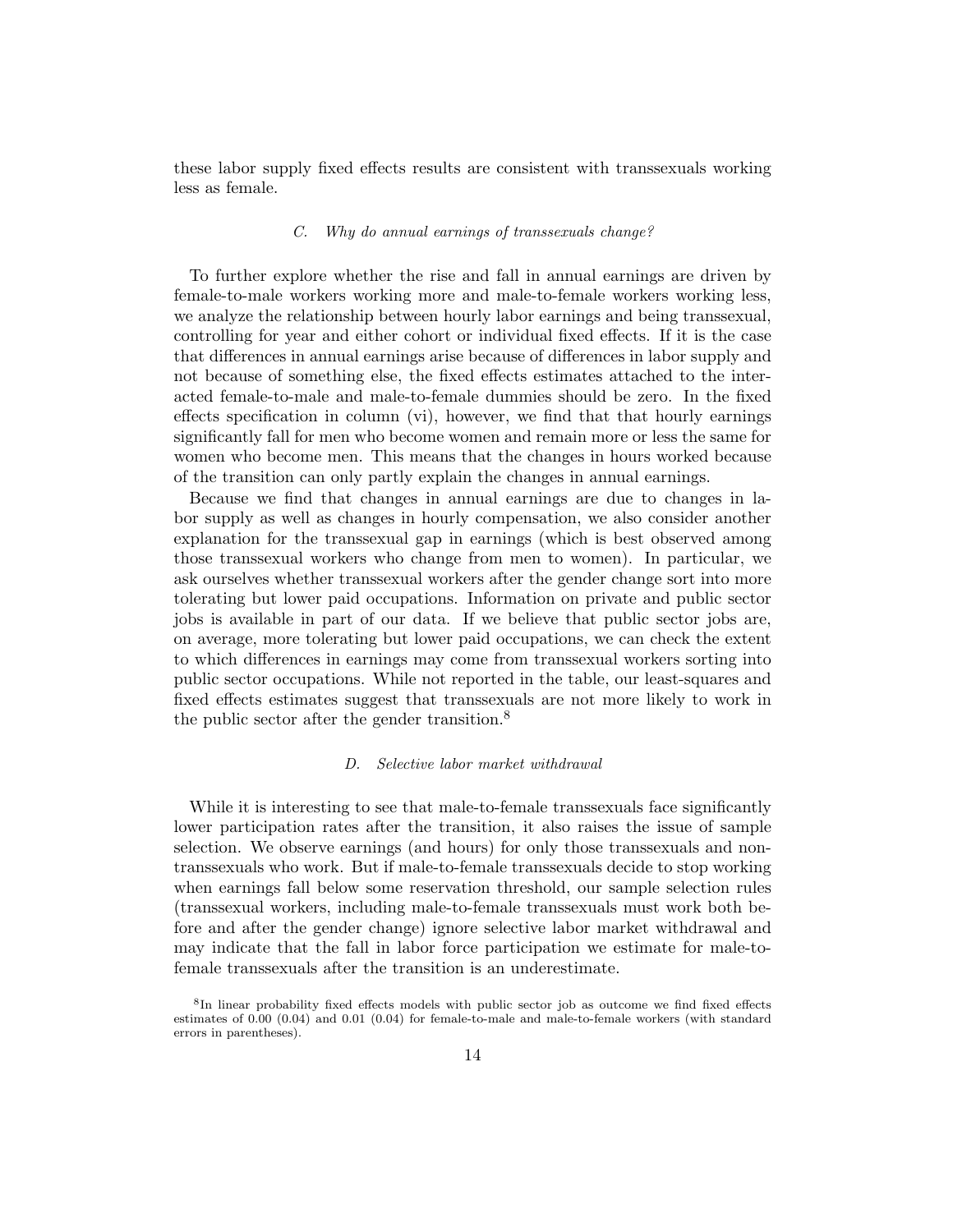To check whether selective labor market withdrawal is affecting our earnings results, we construct an annual income measure for working and nonworking individuals and examine whether the earnings results change when we re-estimate equations (3) and (4) using annual income as dependent variable on an enlarged sample of working and nonworking individuals (who were working for pay in 2003 and/or 2012). Our measure of annual income is taken from the income tax register and includes self-reported labor income from private employment, public employment and self-employment as well as non-labor income from social benefits, such as unemployment benefits and pensions, over the period 2003-2012. Table 4 reports these results in columns (vii) and (viii).

When we use annual income of working and nonworking transsexuals as our outcome measure, we keep finding that after the gender transition male-to-female transsexuals have less income and female-to-male transsexuals have more income. In comparison to the annual earnings results, we find that the income penalty for those who change from male to female is smaller, whereas the income premium for those who change from female to male appears larger. Since these differences in income are rather imprecisely estimated, we cannot draw firm conclusions about selective labor market withdrawal of transsexuals and their impact on the annual earnings of transsexuals.

#### V. Interpreting results

Two consistent earnings findings emerge from the empirical analysis on transsexuals. First, we find that men who become women experience a significant fall in labor earnings after the gender transition. Second, we find that the labor earnings of women who become men hardly change. If there is any change, we find that women who become men earn somewhat more after the gender transition. In addition, these findings hold for annual labor earnings as well as for hourly labor earnings. What causes these particular labor market patterns for transsexual workers?

While it is always difficult to interpret reduced-form estimates, we consider two plausible mechanisms that can predict the observed changes in earnings. The first mechanism is a gender mechanism; that is, transsexuals are treated differently or behave differently when they turn female. It is possible that transsexuals face gender discrimination or decide to follow the prevailing norm about what is considered appropriate for women and adapt their occupations, earnings level and work hours to those of other women (Akerlof and Kranton, 2000). The second mechanism is a post-transition mechanism; that is, transsexuals are treated differently after the gender transition, regardless of their gender. It is possible that transsexuals face appearance-based discrimination and choose to work elsewhere to avoid possible negative responses about their less standard appearance, being either a tall, square-jawed woman or a small, round-faced man (Hamermesh and Biddle, 1994). It is also possible that transsexuals experience a labor market that discriminates against sexual minorities, once their transsexuality has been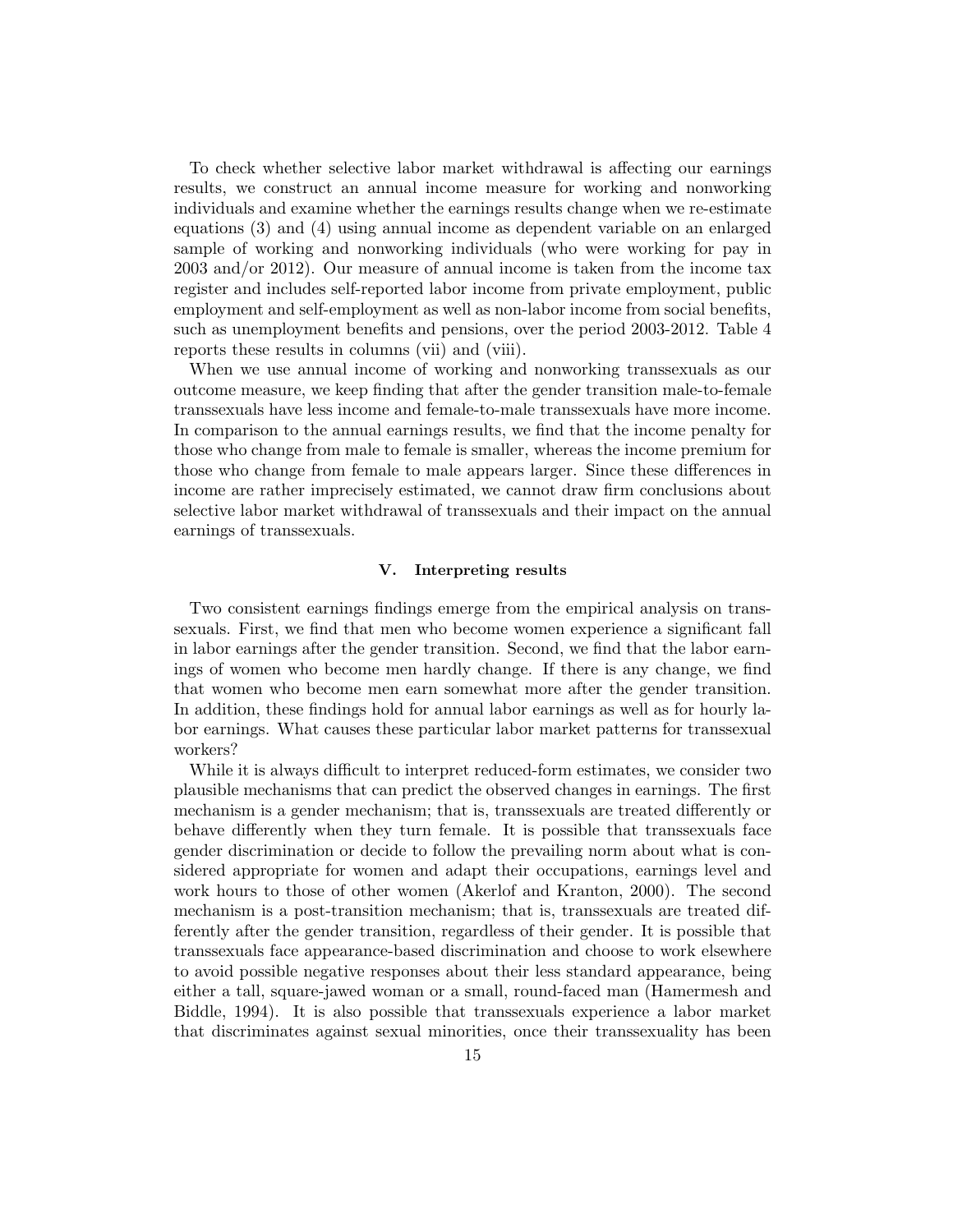revealed (Badgett, 2003).

We can differentiate between the hypothesized gender and transition penalties if we assume that all transsexual workers are exposed to different combinations of the same gender and transition penalties. To put it more formally, we can reformulate equation (4) and write the parameters  $\gamma_1$  and  $\gamma_2$  as functions  $\gamma_F$  and  $\gamma_T$ , where  $\gamma_F$  and  $\gamma_T$  stand for the gender and transition penalties. The model we have in mind is

(5) 
$$
Y_{it} = \gamma_F F T_{it} + \gamma_T T T_{it} + \mu_i + \lambda_t + \varepsilon_{it},
$$

where  $FT$  and  $TT$  are female and post-transition dummies. In this setup, workers who change from male to female experience a fall in earnings because of reenforcing gender and transition penalties ( $\gamma_2 = \gamma_T + \gamma_F$ ), whereas workers who change from female to male earn about as much before and after the transition because the earnings gain of becoming a man offsets the earnings loss of revealing ones transsexuality ( $\gamma_1 = \gamma_T - \gamma_F$ ).

Table 5—Separating gender effects from transitions effects

|                                | Annual     | Work       | Working    | Hourly    | Total         |
|--------------------------------|------------|------------|------------|-----------|---------------|
|                                | income     | for pay    | hours      | earnings  | income        |
|                                | [i]        | $\rm (ii)$ | (iii)      | (iv)      | $\mathbf{v})$ |
| Gender effect $\gamma_F$       | $-0.12***$ | $-0.05***$ | $-2.15***$ | $-0.06**$ | $-0.14$       |
|                                | (0.04)     | (0.02)     | (0.52)     | (0.02)    | (0.10)        |
| Transition effect $\gamma_T$   | $-0.10**$  | $-0.03$    | $-0.11$    | $-0.06**$ | 0.03          |
|                                | (0.04)     | (0.02)     | (0.52)     | (0.02)    | (0.10)        |
| ___<br>$\sim$ $\sim$<br>$\sim$ |            |            |            |           |               |

Note: The dependent labor supply variables are labor force participation, weekly working hours, log hourly earnings, log annual earnings and log total income. The independent variables of interest are dummy variables administered gender and post-transition period. The worker fixed effects regressions are based on equation (5). Standard errors are clustered at the individual level and between parentheses; \* significant at 10% level; \*\* significant at 5% level; \*\*\* significant at 1% level.

Table 5 reports the gender and transition estimates that correspond to the worker fixed effects specification in equation (5). All the estimates indicate that transition effects are smaller, not larger, than the gender effects. If we consider the labor supply outcomes, we find that the labor supply responses are almost entirely driven by differences in gender; that is, transsexuals work less (on both extensive and intensive margins) when they live as female. This partly explains why transsexuals have lower annual earnings (as well as lower total income) as female. If we consider hourly earnings, however, we find that gender and transition effects are roughly equal. This means that transsexuals who change from men to women are penalized twice: once for becoming a women, and once for disclosing their transsexuality.<sup>9</sup>

<sup>9</sup>Obviously, this interpretation relies on the assumption that gender and transition penalties do not vary for male-to-female and female-to-male transsexuals. In case others discriminate male-to-female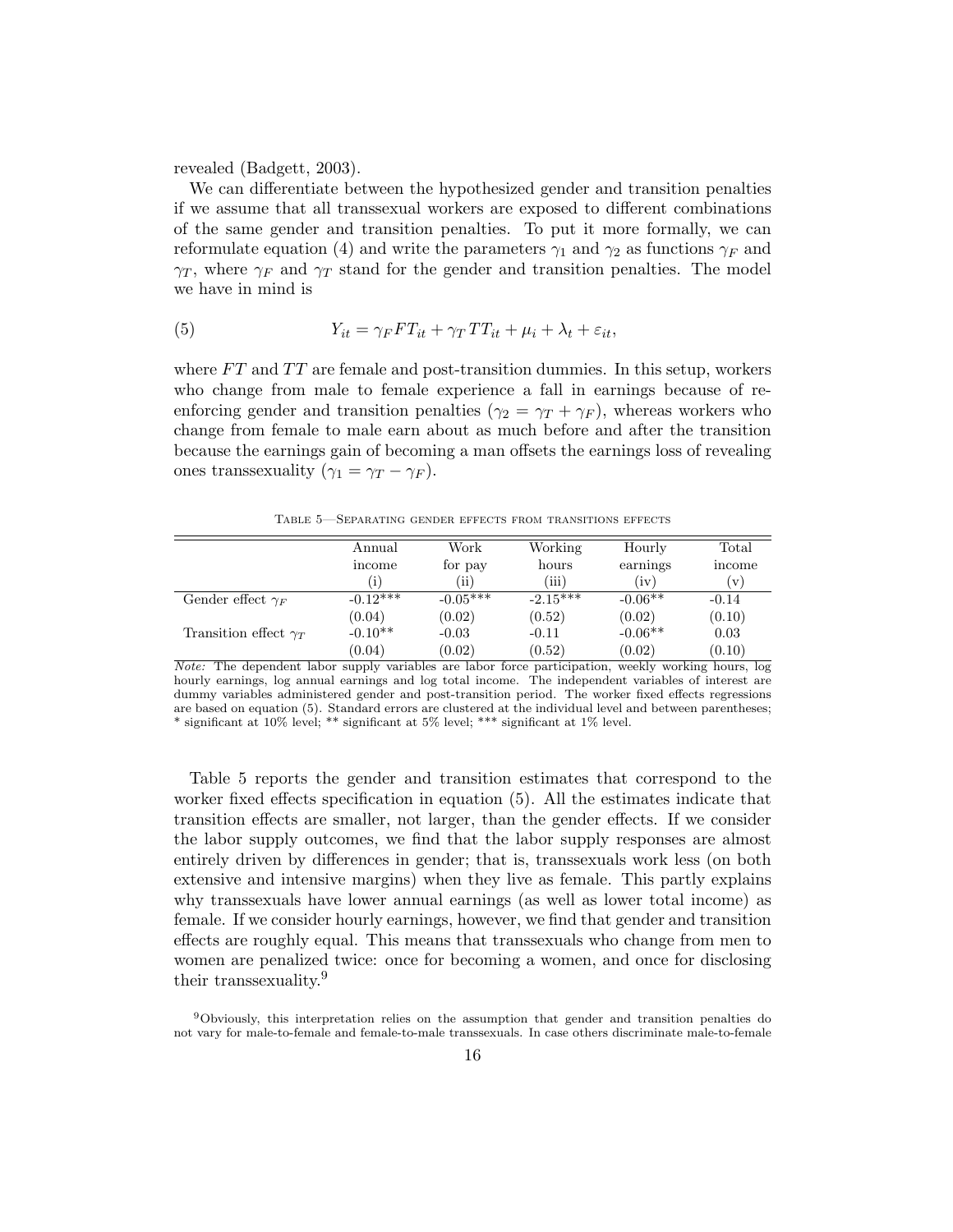#### VI. Conclusion

This is one of the first empirical papers to examine the earnings of transsexual workers. Using longitudinal data taken from various administrative registers in The Netherlands, we find that before transition, female-to-male workers have earnings that are similar to other female workers, while male-to-female workers have similar earnings as other men. In addition, we find that male-to-female transsexual workers (but not female-to-male transsexual workers) earn about 20- 25 percent less when they are of the female gender. This earnings penalty is robust to the inclusion of worker fixed effects, alternative assumptions about the timing of transition, as well as labor supply differences in working hours and selective labor participation.

When we turn to possible mechanisms that can explain a substantial earnings penalty for becoming a woman and a modest premium for becoming a man, we show that the transsexual earnings patterns in our data are consistent with a (discriminating) labor market in which transsexual workers are paid less as disclosed transsexual as well as being a registered female.

While our study clearly contributes to a small but growing economics literature on sexual minorities, we realize that the earnings results for transsexuals with corresponding interpretations must be treated with care; that is, our results may prove difficult to generalize to other populations in other countries. Concerns about other populations, we believe, are warranted. If gender effects are estimated on other samples than transsexual men and women, it is clear that corresponding gender estimates need not be equal. Concerns about other countries, however, seem misplaced. With an unrepresentative sample of transsexuals in the United States, Schilt and Wiswall (2008) find earnings patterns similar to those in our study.

#### **REFERENCES**

- Ahmed, Ali M., and Mats Hammarstedt. 2010. "Sexual orientation and earnings: A register data-based approach to identify homosexuals." Journal of Population Economics, 23: 835–49.
- Akerlof, George, and Rachel Kranton. 2000. "Economics and identity." The Quarterly Journal of Economics, 115(3): 715–753.
- Badgett, M.V. Lee. 1995. "The wage effects of sexual orientation discrimination." Industrial and Labor Relations Review, 48: 726–39.
- Badgett, M.V. Lee. 2003. Money, myths, and change: The economic lives of lesbians and gay men. University of Chicago Press.

workers more than female-to-male workers in the same way as others discriminate gays more than lesbians, the fixed penalty assumption no longer holds leading to gender effect estimates that are too high and transition effect estimates that are too low. Similar biases occur if male-to-female workers less likely pass as female workers than female-to-male workers pass as male workers.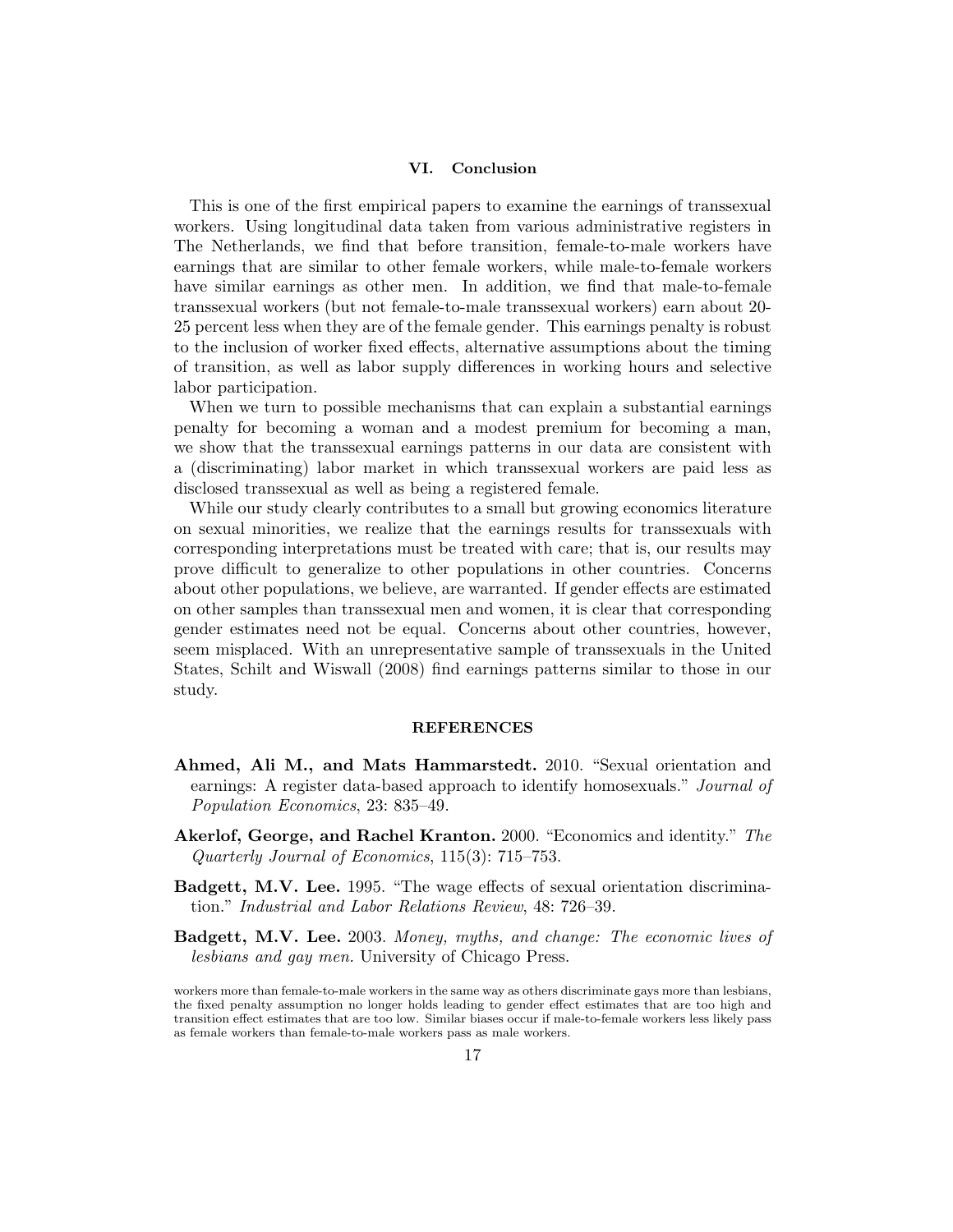- Berg, Nathan C., and Donald Lien. 2002. "Measuring the effect of sexual orientation on income: Evidence of discrimination?" Contemporary Economic Policy, 20: 394–414.
- Black, Dan A., Hoda R. Makar, Seth G. Sanders, and Lowell J. Taylor. 2003. "The effects of sexual orientation on earnings." Industrial and Labor Relations Review, 56: 449–69.
- Black, Dan A., Seth G. Sanders, and Lowell J. Taylor. 2007. "The economics of lesbian and gay families." Journal of Economic Perspectives, 21(Spring): 53–70.
- Blandford, John M. 2003. "The nexus of sexual orientation and gender in the determination of earnings." Industrial and Labor Relations Review, 56: 622–42.
- Bosch, Nicole, and Bas van der Klaauw. 2012. "Analyzing female labor supply: Evidence from a Dutch tax reform." Labour Economics, 19(3): 271– 280.
- Buser, Thomas, Lydia Geijtenbeek, and Erik Plug. 2015. "Do gays shy away from competition? Do lesbians compete too much?" University of Amsterdam.
- Carpenter, Christopher S. 2007. "Revisiting the income penalty for behaviorally gay men: Evidence from NHANES III." Labour Economics, 14: 24–34.
- Clain, Suzanne H., and Karen Leppel. 2001. "An investigation into sexual orientation discrimination as an explanation for wage differences." Applied Economics, 33: 37–47.
- Darity, William A, and Patrick L Mason. 1998. "Evidence on discrimination in employment: codes of color, codes of gender." The Journal of Economic Perspectives, 63–90.
- De Cuypere, G., M. Van Hemelrijck, A. Michel, B. Carael, G. Heylens, R. Rubens, P. Hoebeke, and S. Monstrey. 2007. "Prevalence and demography of transsexualism in Belgium." European Psychiatry,  $22(3)$ : 137 – 141.
- Elmsie, Bruce, and Edinaldo Tebaldi. 2007. "Sexual orientation and labor market discrimination." Journal of Labor Research, 28: 436–53.
- Frank, Jeff. 2006. "Gay glass ceilings." Economica, 73: 485–508.
- Geerdinck, Marleen, Linda Muller, Carlijn Verkleij, and Caroline van Weert. 2011. "Transseksuelen in Nederland Is er sprake van ongelijkheid?" Statistics Netherlands.
- Hamermesh, Daniel, and Jeff Biddle. 1994. "Beauty and the labor market." American Economic Review, 84: 1174–1194.